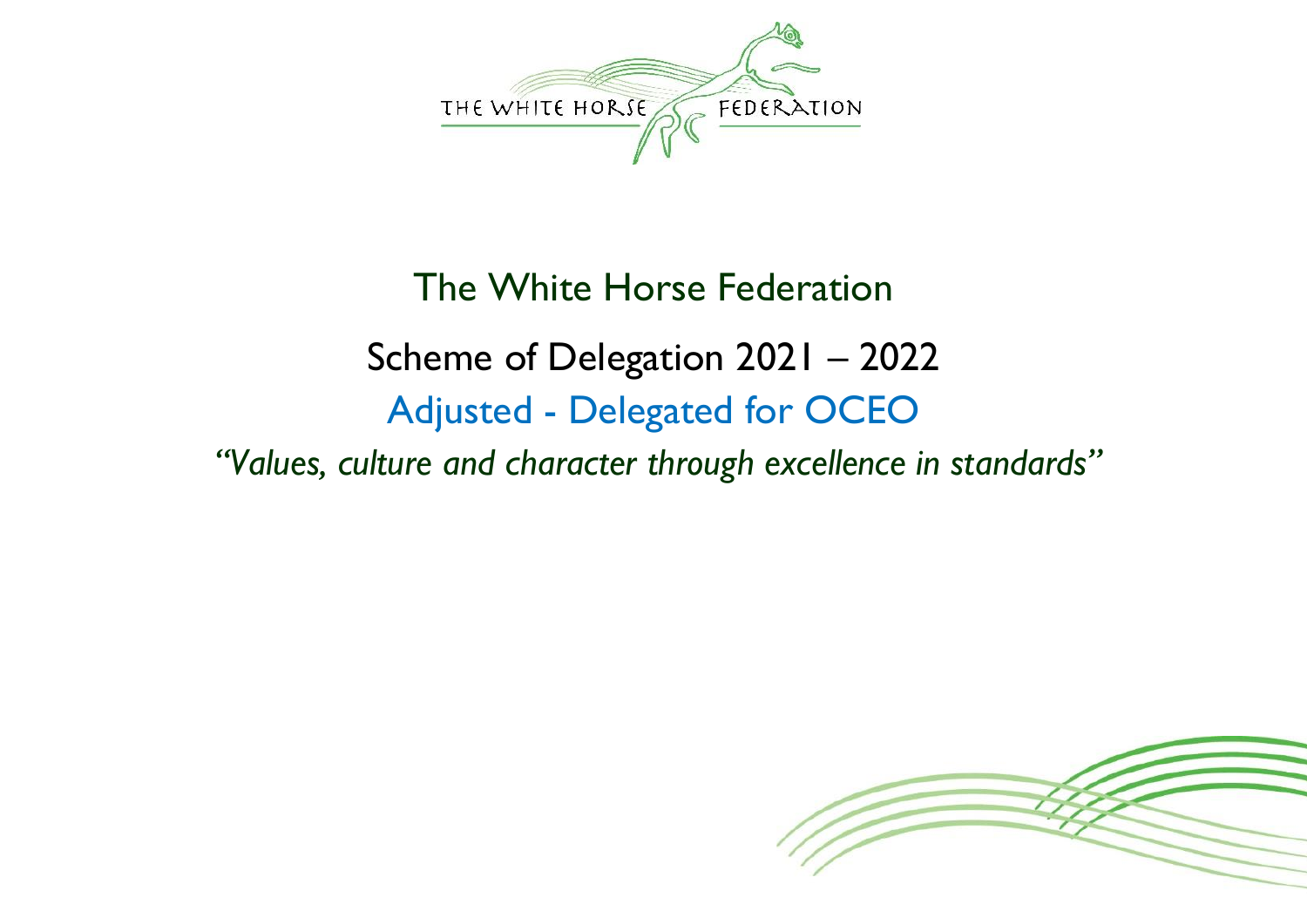#### **Rationale & Overview**

The underlying principles for this Scheme of Delegation are:

- 1. That all Academies are in a partnership of equals, irrespective of their size, location or length of membership.
- 2. The White Horse Federation (TWHF) is a charity, and it remains true to its aims and objectives.
- 3. TWHF is mindful that one of its core functions is to ensure that all statutory obligations are met.
- 4. TWHF believes the governors (Local Governors) of each Local Governing Body (LGB) are best able to ensure their Academy meets the needs of their local community.
- 5. TWHF Board of Trustee's intention is for the Scheme of Delegation to be practical in its application in order for the LGB to discuss and advise at a local level to fully meet the needs of their students and their local community. Where an Academy is in a category of concern or considered vulnerable by the Board of Trustees or the CEO, the scope of the LGB may be revised.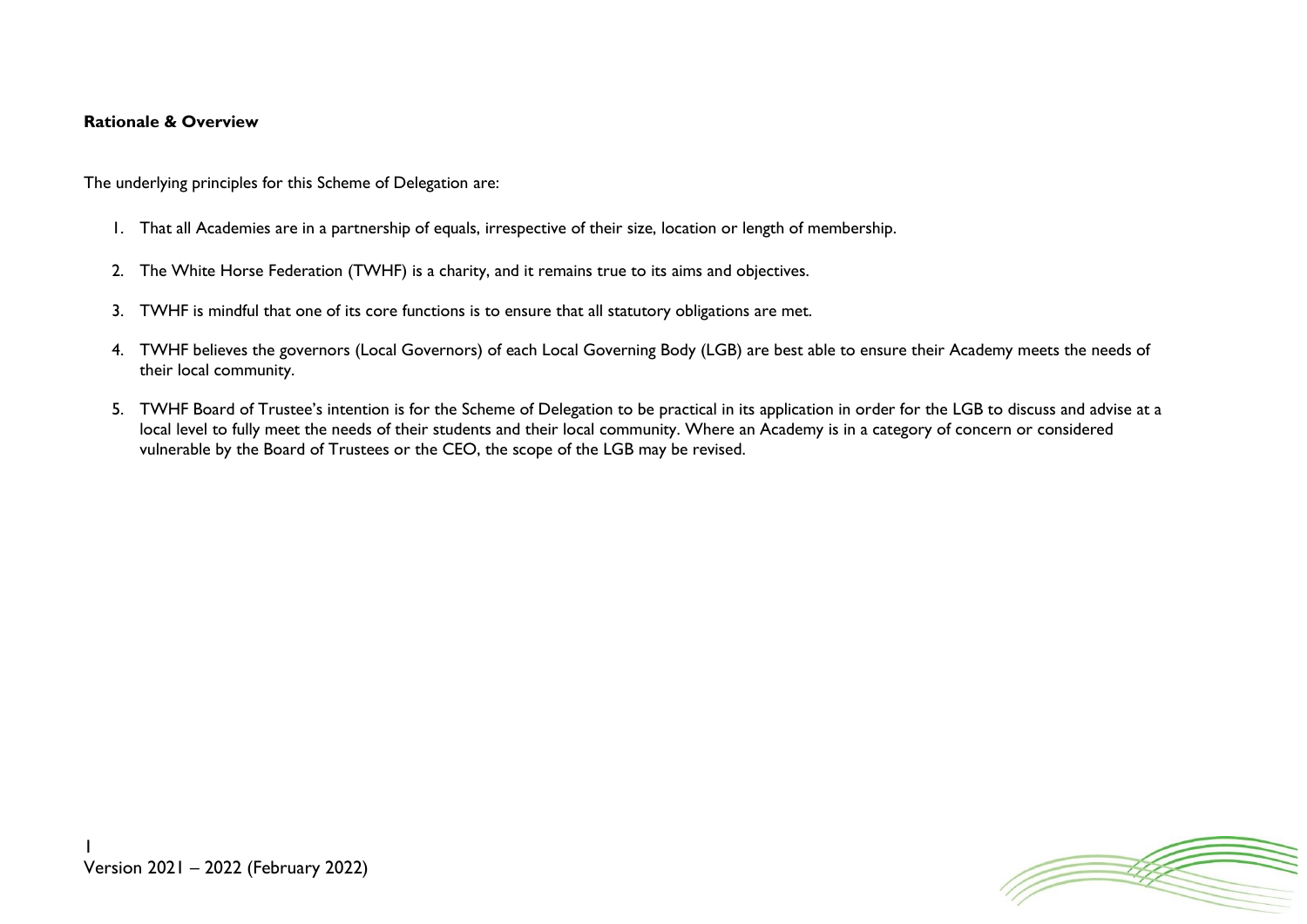#### **Introduction**

#### **Vision Statement**

"Values, culture and character through excellence in standards"

#### **What is our purpose?**

- To create exceptional learning communities
- For schools to be at the heart of their communities developing confident, resilient, lifelong learners
- To recruit and retain the best people into the best jobs
- To develop strategic partnerships to improve the organisation
- To create agile and purposeful structures to enable growth and success
- To manage resources, including finances, in a prudent and effective manner

#### **What are our values?**

- Talk straight and ensure information is communicated effectively
- Be clear about everything we do, right wrongs and show loyalty
- Take responsibility for the success of TWHF by respecting and understanding the vision and values and how we make a difference
- Ensure everyone feels included in the decision making of our organisation and is accountable for their actions and contributions
- Listen to all members of TWHF community, keep our promises and earn each other's trust
- Have a relentless focus on being the best that we can be and doing the best in all that we do
- Understand that we are all learners, and that continuous learning helps us all grow as individuals and strengthens our organisation
- Work collaboratively at all times to solve our problems, address our issues, improve our communications, share ideas and develop a culture of learning within TWHF

These values are clearly articulated and expanded in "Our Little Green Book". These values are the cornerstone of how we expect all colleagues to work and interact and underpin our actions and professional behaviours at all times.

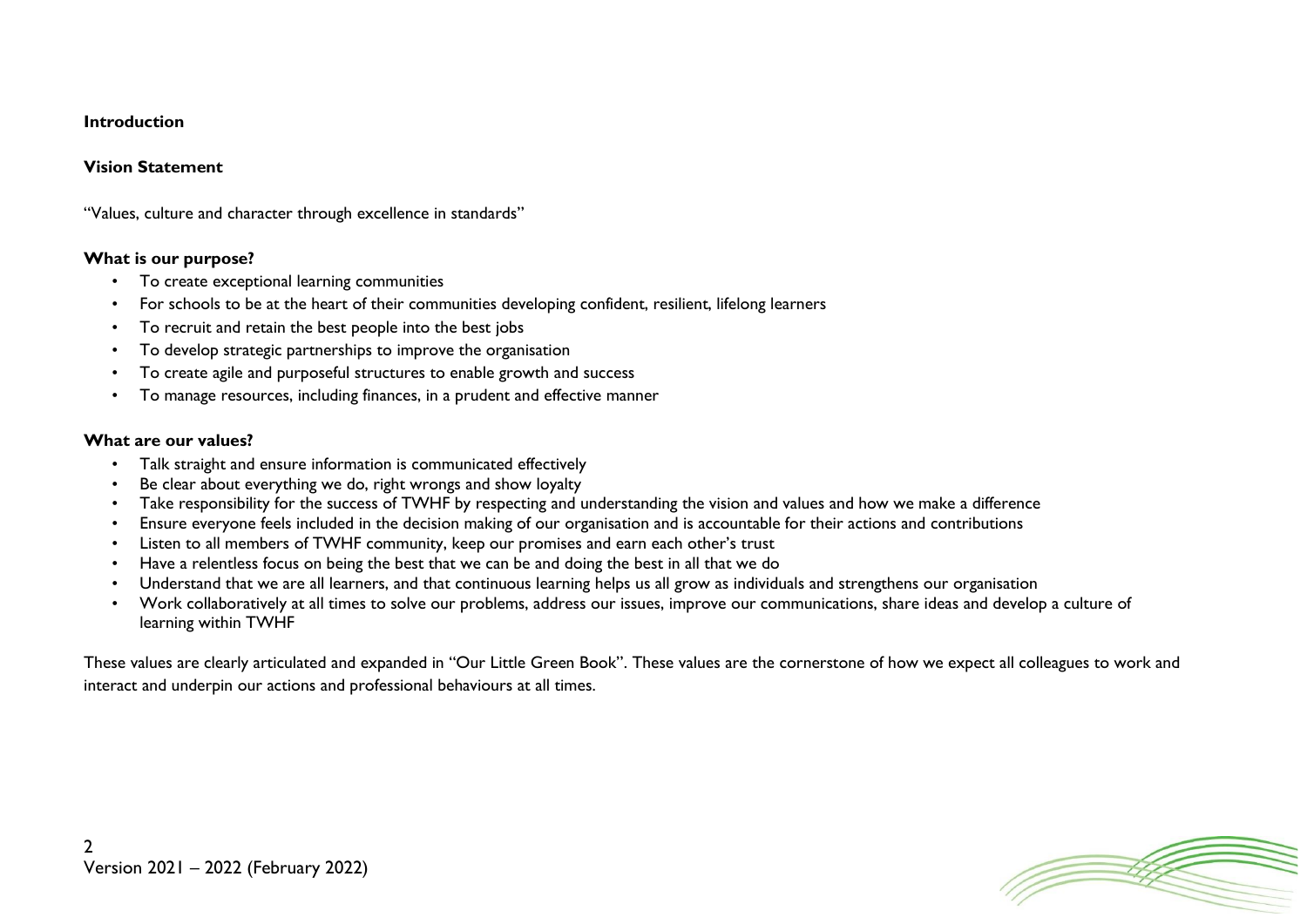#### **Principles Underlying our Academies**

- We always put 'Students First'
- We are fully inclusive and welcome children from vulnerable groups, e.g. FSM, SEND, LAC etc.
- We follow Local Authority admissions criteria
- We adopt the existing catchment areas
- We believe that local children should attend local academies and we are not selective
- We continuously provide high quality professional development for all our staff
- We follow TWHF Teachers Pay and Conditions which is based on the STPCD
- We work positively with trade unions and actively involve them, where possible, in our decision making
- We play our full role in local behaviour partnership boards/hard to place protocols
- We always put collaboration before competition
- We never do anything detrimental to a young person, member of staff or academy/college in a neighbouring community

We believe that every student, irrespective of their starting point, should succeed and achieve.

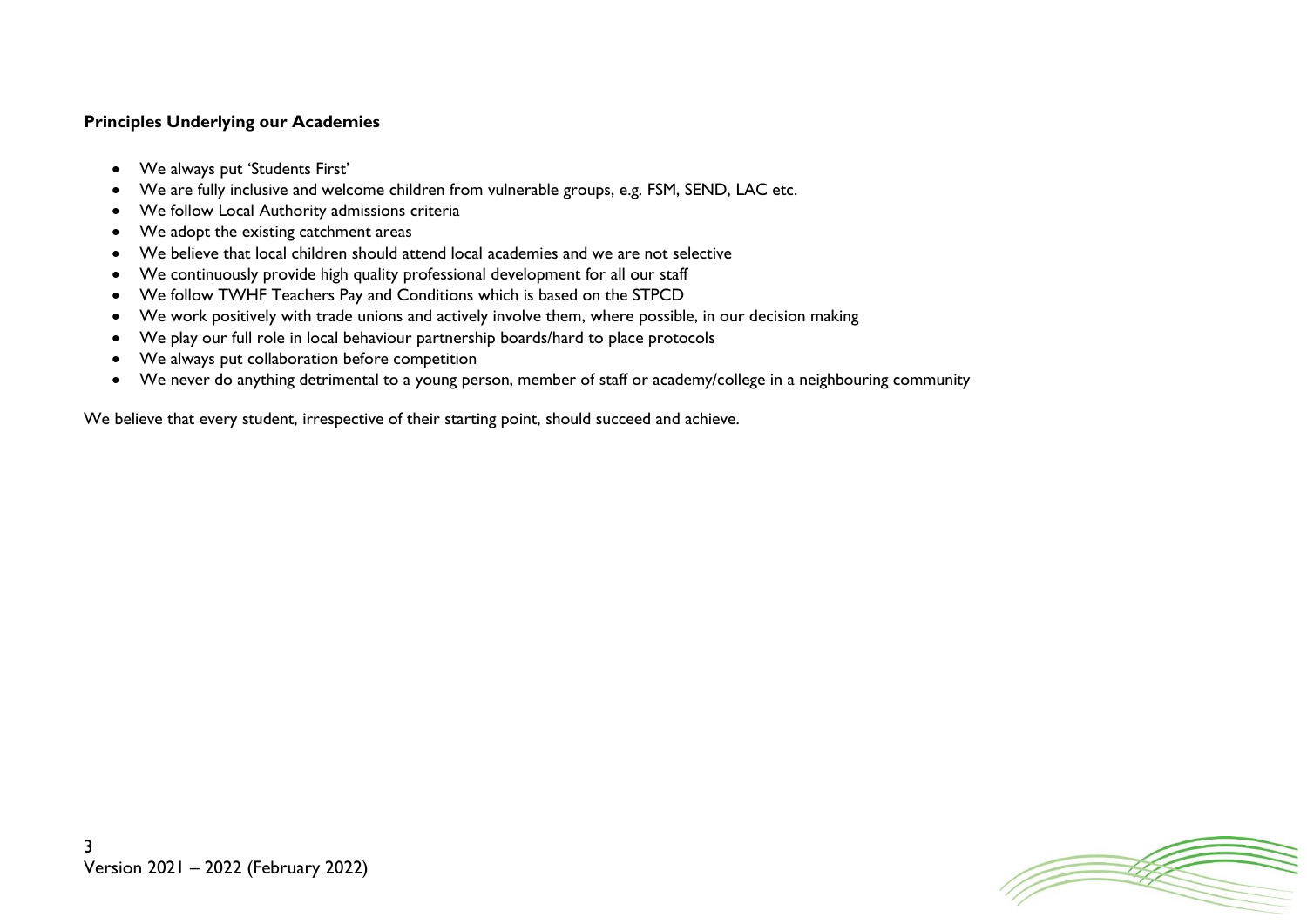#### **Scheme of Governance, Management and Delegation ("Scheme")**

1) **Introduction** 

1.1 This Scheme has been developed by the Trustees (the "**Trustees**") of TWHF in exercise of the powers conferred on them by Articles 105 and 137 of TWHF's articles of association (the "**Articles**").

1.2 The purpose of the Scheme is to set out a framework under which TWHF is governed and managed, and in particular:

- a) how the Trustees should work together effectively.
- b) how to structure the relationship between the Board of Trustees, LBGs and the Senior Leadership Team; how the Trustees ensure compliance with the various legal and regulatory requirements placed on them; and
- c) how to support the Accounting Officer comply with their legal responsibilities.

1.3 This Scheme shall be reviewed by the Senior Leadership Team regularly and periodically reviewed formally on an annual basis by the Board of Trustees at the last meeting of the Academic year and be on the TB agenda in the at the Autumn meeting for agreement. In the context of such a review, the Board of Trustees shall have regard to any new legislation or guidance affecting the provisions of this Scheme.

1.4 This Scheme may be altered, added to or repealed by a majority resolution of the Trustees.

1.5 The latest version of the Scheme of Delegation will be available on TWHF website.

## 2) **TWHF**

2.1 TWHF is responsible for all Academies that are currently part of TWHF and any schools that join TWHF in the future (the "**Academies**").

2.2 TWHF has entered into a master funding agreement and separate supplemental funding agreements for each Academy under section 1 of the Academies Act 2010 with the Secretary of State for Education in relation to the funding of the Academies (together, the "**Funding Agreement**").

2.3 The Funding Agreement places a number of requirements on TWHF including the requirement to comply with the Department for Education's (the "**DfE**") academies financial handbook (the "**Handbook**").

2.4 There are a number of roles involved in the running of TWHF and these include the following: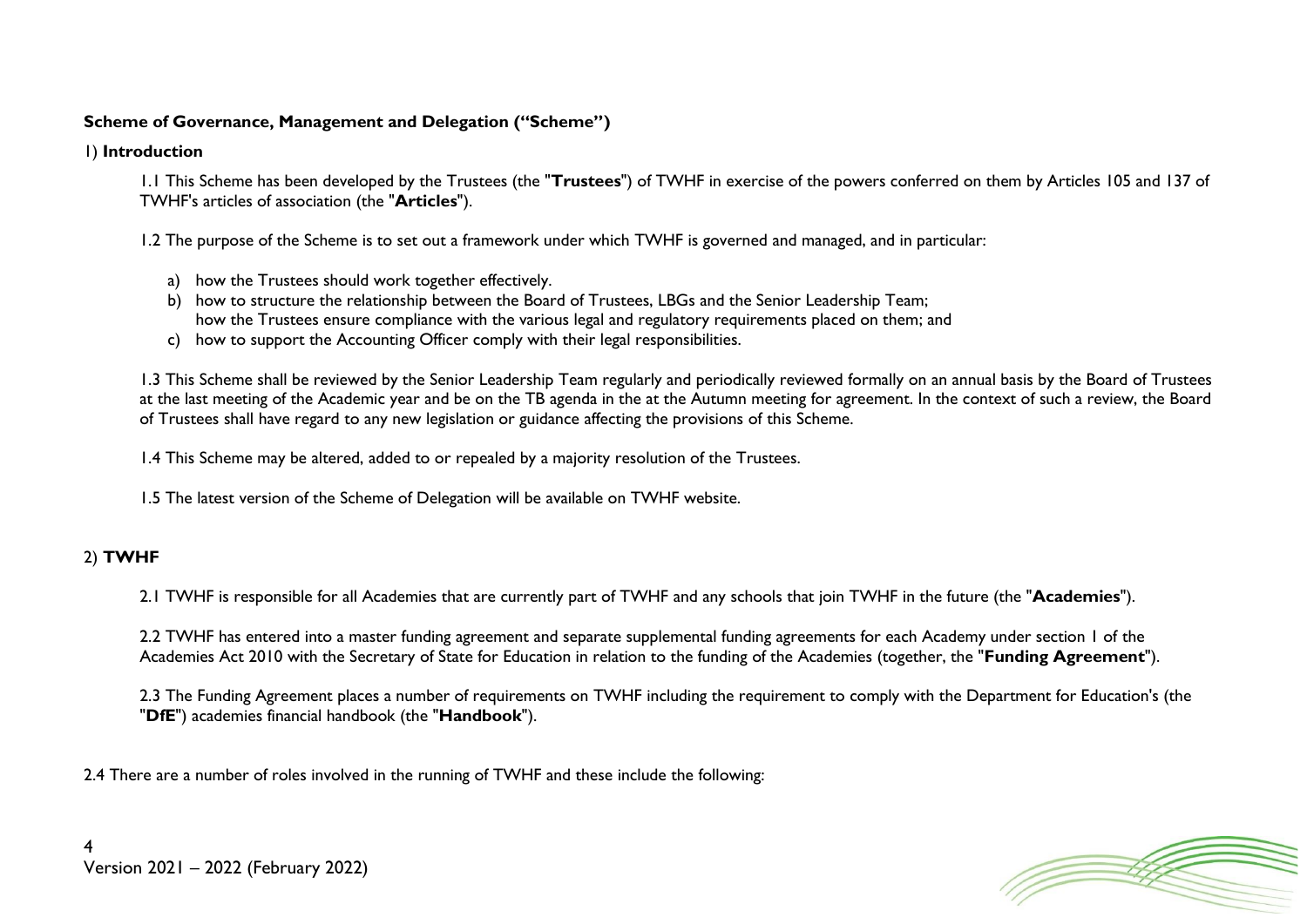2.4.1 the Members.

2.4.2 the Trustees.

2.4.3 the Accounting Officer.

2.4.4 the Senior Leadership Team.

2.4.5 the LGBs.

2.4.6 the Principals of each Academy who have responsibility for the day to day running of that Academy.

## **3) Members**

## 3.1 **The role of the Members**

3.1.1 The Members are the legal members of TWHF for the purposes of the Companies Acts.

3.1.2 In simple terms, the Members "own" TWHF. They have limited statutory rights, including the right to appoint and remove Trustees, the right to amend the Articles and the right to receive the annual accounts.

3.1.3 The Members do not have any specific duties imposed on them by law but they are required to provide a guarantee that if TWHF is wound up and its assets do not meet all of its liabilities, they will contribute up to £10. Under TWHF's Articles, they are entitled to appoint up to 12 Trustees including CEO and ratify the appointment of the CEO and COO.

3.1.4 The Members meet at least once a year at a General Meeting and each Member may attend one of the Board of Trustees meetings annually in a non-voting capacity.

## 3.2 **The appointment and removal of the Members**

3.2.1 Members are appointed in accordance with Articles 12 to 18 of the Articles. New Members are appointed with the agreement of at least threequarters of the current Members.

3.2.2 On appointment, all Members shall be required to complete a consent to be a member form. The Clerk shall update the Register of Members as appropriate. Companies House does not need to be notified of appointments or removals/resignations of Members.



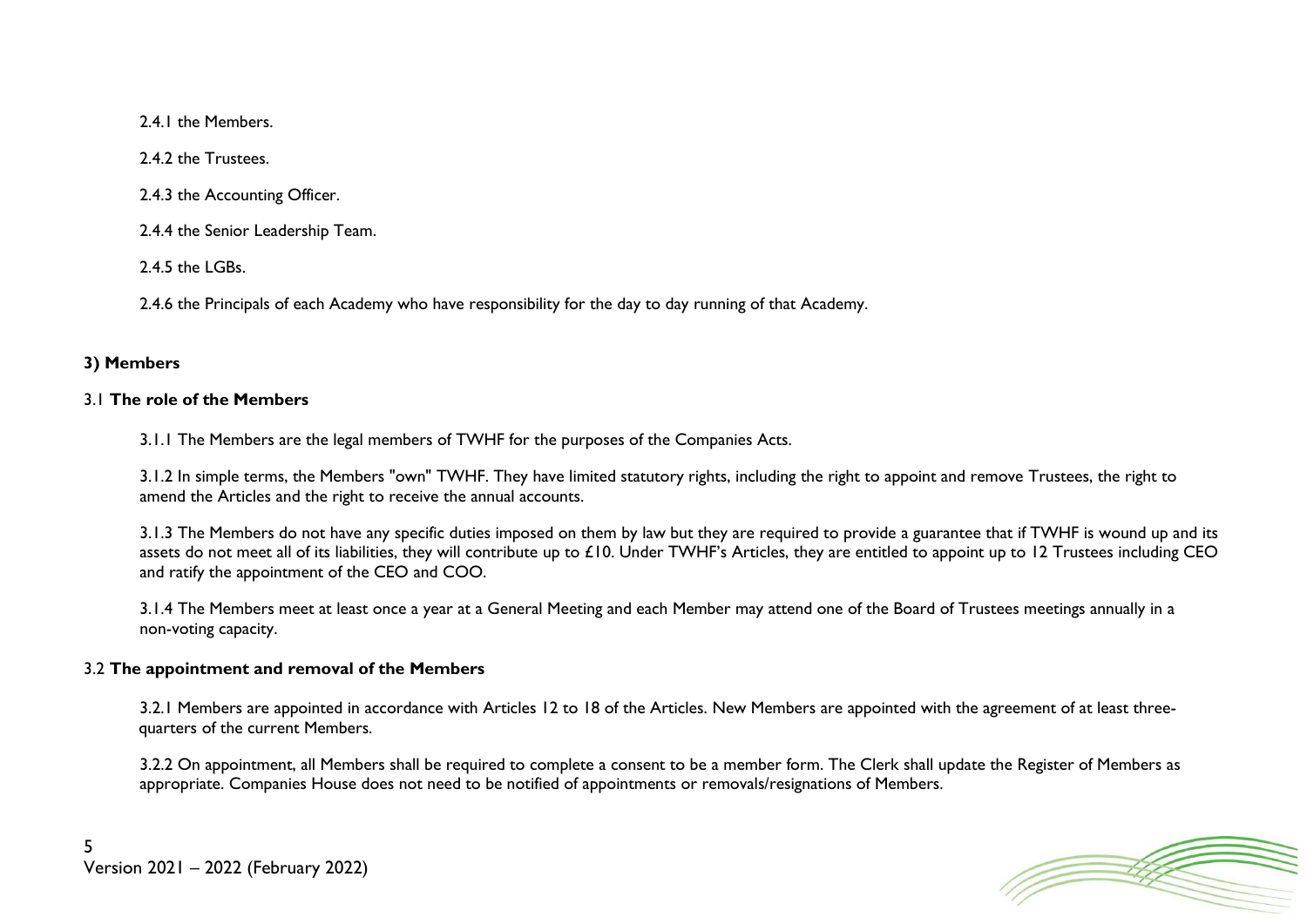3.2.3 Within 14 days of a new Member's appointment, TWHF will provide ESFA with the name of the new Member.

3.2.4 Members can resign at any point, provided that after their retirement there are at least three remaining Members. Membership terminates automatically in certain specified circumstances (such as incapacity or insolvency).

3.2.5 Members can be removed if at least three quarters of the current Members agree to do so. ESFA can, if they determine that a Member is unsuitable (as explained in more detail in the Master Funding Agreement), require that Member to resign.

## **4) Trustees**

#### 4.1 **Capacity of Trustees**

#### 4.1.1 Each Trustee is:

(a) a director of TWHF at company law. The Trustees are responsible for the governance and supervision of TWHF and its committees (including LGBs) and including the Senior Leadership Team and the Principals; and

(b) a charity trustee with responsibility for protection of the assets of TWHF.

## 4.2 **The appointment of Trustees**

4.2.1 The Trustees shall be appointed in accordance with Articles 45 – 58. Appointment of the CEO is covered under Articles 57 and 57A

4.2.2 On appointment, all Trustees shall be required to:

(a) complete a Director declaration.

(b) complete, or assist with the completion of, an AP01 form for submission by the Clerk to Companies House (either in paper form or electronically).

4.2.3 The Clerk shall update the Register of Directors in the statutory books.

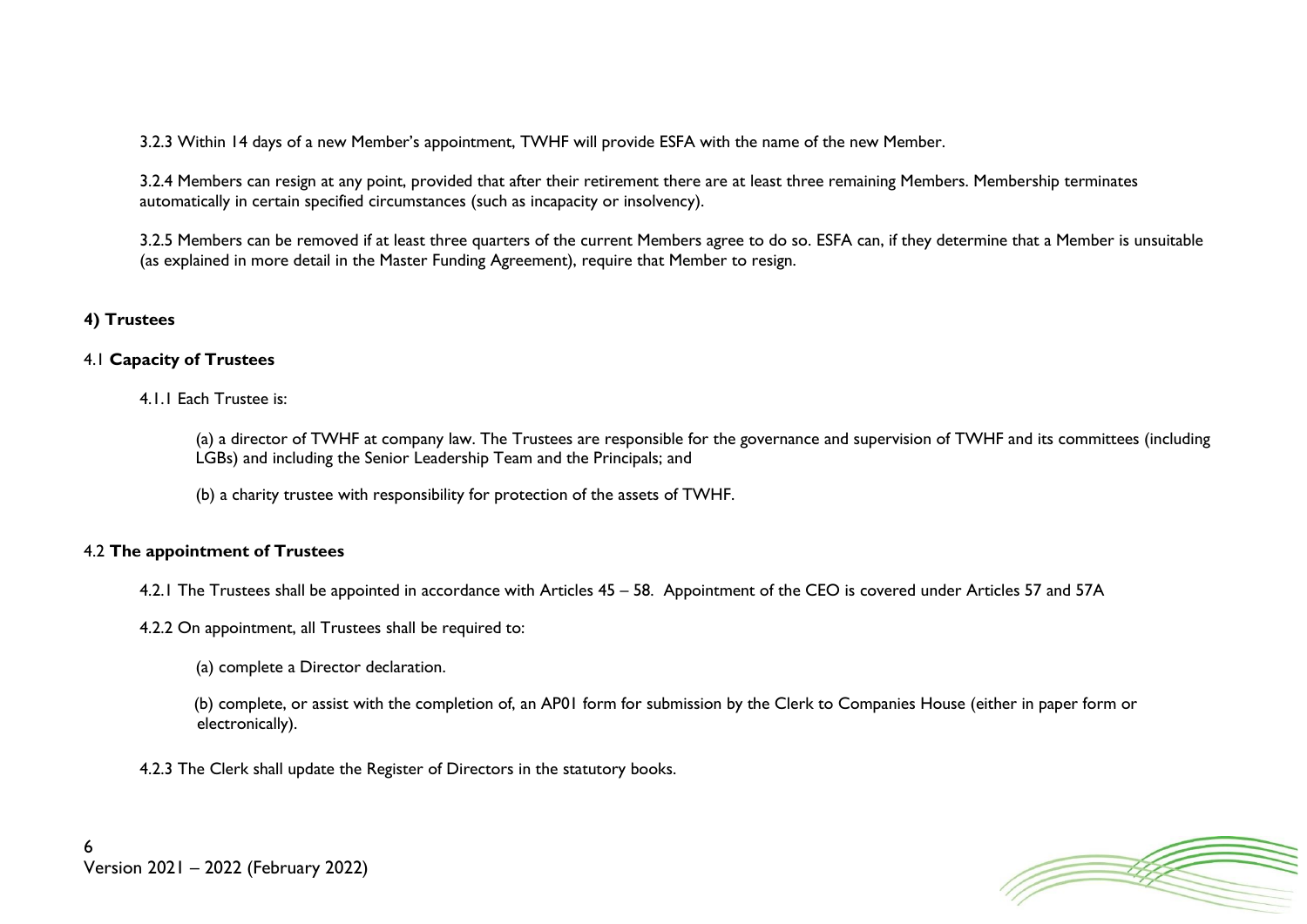4.2.4 Trustees are appointed for a term of office of four years. This does not apply to the CEO as this post is ex officio. Like all Trustees the Chair of Chairs' term of office on the Board of Trustees is 4 years. However, every two years a new Chair will be nominated and elected by the LGB Chairs and will replace the Trustee. Any chair who has not previously served as a Trustee may stand for election.

## 4.3 **Board of Trustees (the "Board")**

4.3.1 The Articles require there to be a minimum of three Trustees. A maximum of one third of the Trustees can be employees of TWHF. The Ex Officio Trustees are employees of TWHF.

4.3.2 The constitution of the Board is set out in the Articles. The Board is constituted as follows:

a) Up to 12 Trustees appointed in total.

b) The Salisbury Diocesan Board of Education may appoint up to 6 Trustees.

c) The Members may appoint up to 6 Trustees. This number includes:

The CEO.

The Chair of Chairs.

d) Up to 2 co-opted Trustees, co-opted by the Trustees with the consent of the SDBE for a term not exceeding 4 years. However, this can only take place if the total number, after such appointment, is below 12.

4.3.3 In accordance with the Articles, the Trustees shall elect a Chair and Vice-Chair from among their number at the last meeting of the year.

4.3.4 The Trustees are responsible for setting strategic direction and statutory policies, appointing the CEO, adopting an annual plan and budget, approving the statutory accounts, monitoring TWHF performance and expenditure by use of budgets and other educational data, developing and implementing a risk management strategy and making major decisions about TWHF including its funding applications, capital initiatives and key contracts.

4.3.5 The Trustees have devolved responsibility for day to day management of TWHF to the CEO.

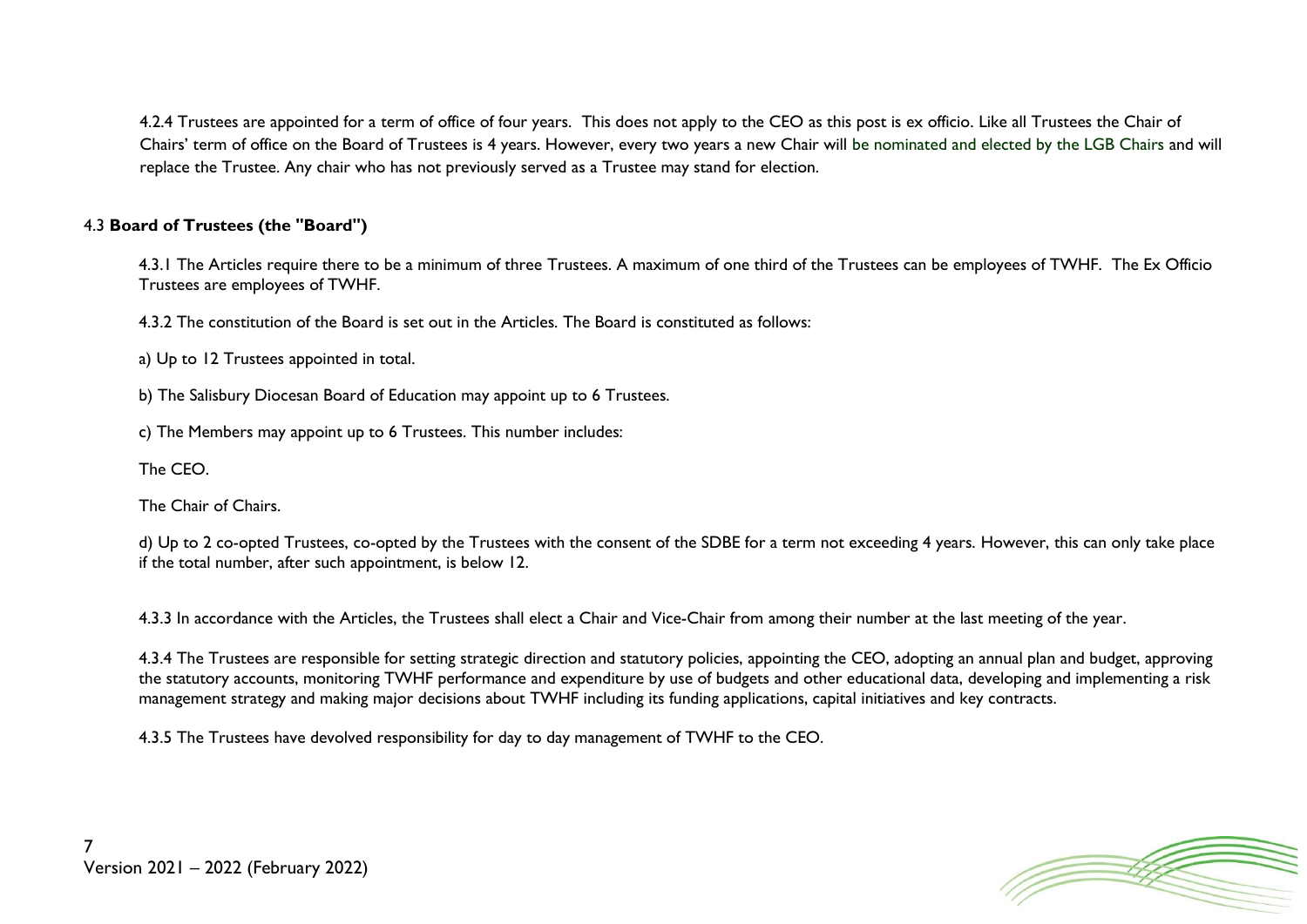#### 4.4 **Meetings of the Board**

4.4.1 The Articles require the Trustees to hold at least 3 meetings in every school year. Meetings will normally be held in conjunction with the school improvement cycle and the dates published at the beginning of each academic year.

4.4.2 All meetings of the Trustees shall be convened and conducted as provided by the Articles.

4.4.3 Each meeting of the Trustees will have a set Agenda and may cover a number of topics including but not limited to:

- a) standards of teaching and learning
- b) updates on potential new joining schools
- c) review of the financial position, including income and expenditure and financial commitments against agreed budgets and whether adequate financial monitoring of budgets and activities is being undertaken.
- d) risk and audit reports.
- e) significant contracts proposed to be entered into.
- f) Specific issues arising from the risk register as deemed necessary, e.g. (i) staffing related issues
	- (ii) pupils' welfare/safeguarding
	- (iii) on-boarding issues and latest information on integrations

4.4.4 Members of the Senior Leadership Team, as well as any other relevant individuals, can be invited to attend meetings of the Board of Trustees at the request of the Board.

#### 4.5 **Committees**

4.5.1 Under Article 100, the Board can establish committees and further to this the Board has set up, and may set up in the future, committees to address specific issues and provide assistance to the Board. A majority of the members of each committee shall be Trustees.



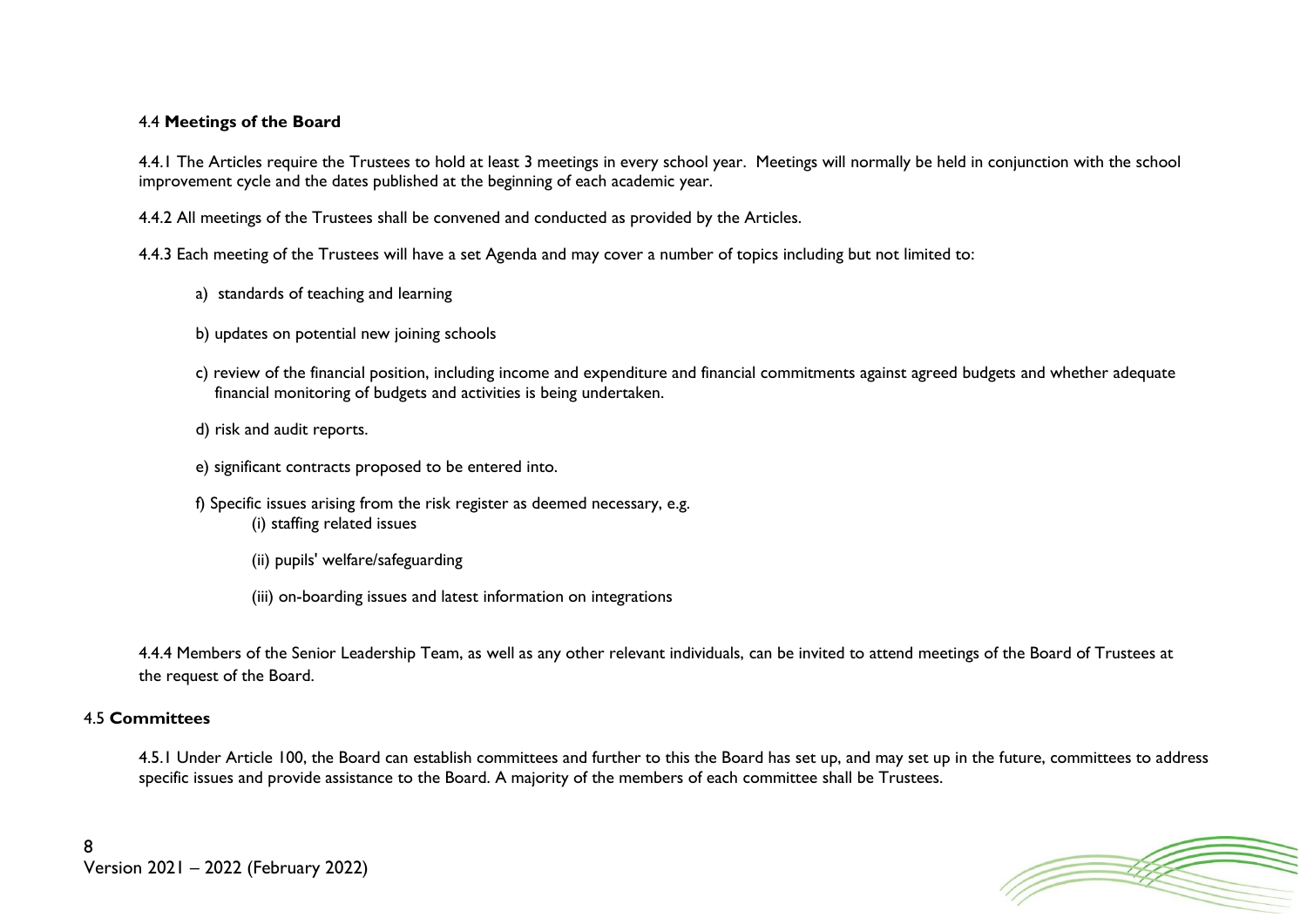4.5.2 The committees established by the Board at the date of this document:

- Risk & Audit
- Finance
- Teaching, Learning and Standards
- People
- Pay & Remuneration
- Local Governing Bodies (LGBs) are also committees of the Board of Trustees.

4.5.3 Each committee has agreed Terms of Reference which is reviewed at the first meeting of the year.

#### 4.6 **Accountability of Trustees**

4.6.1 The Trustees are chiefly accountable to:

(a) the beneficiaries of TWHF (students at the Academies and their parents) and to the local community for the quality of education and pastoral care at the Academies, for matters of health and safety and for safeguarding and promoting the welfare of the students.

(b) the DfE, the Education Skills Funding Agency and specifically the Secretary of State under the terms of the Funding Agreement.

(c) the Secretary of State (in their role as principal regulator in respect of charity matters) for operating TWHF for the public benefit, for the prudent management of TWHF and its financial efficiency, and for compliance with legislation including charities legislation.

(d) the employees of TWHF for their working environment, and for compliance with the contracts of employment and employment law requirements and matters of health and safety; and

(e) other regulatory authorities for compliance with regulated responsibilities to which TWHF and the Academies are subject.

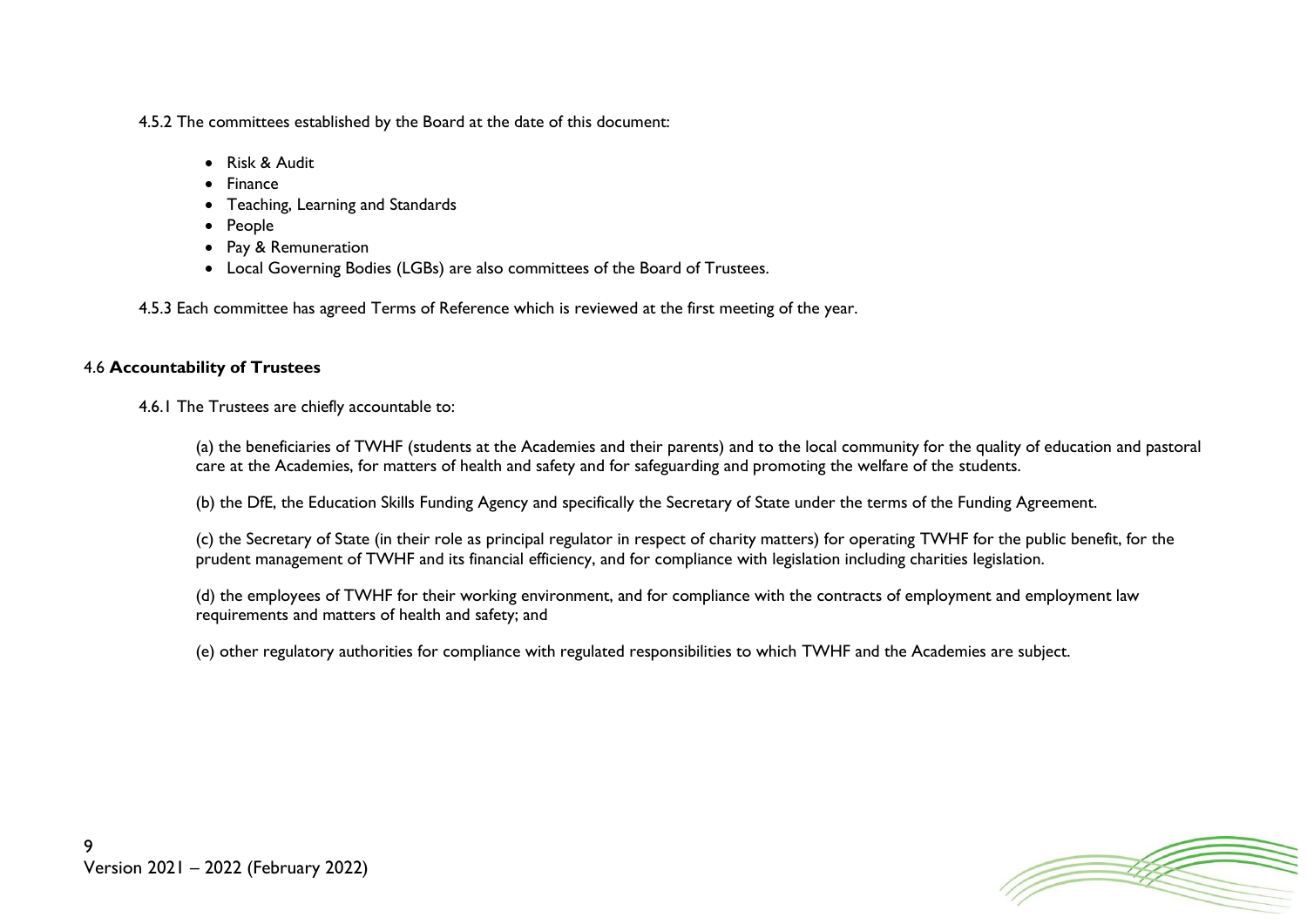## **5) Accounting Officer**

#### 5.1 **Appointment and responsibilities**

- 5.1.1 The CEO is designated as TWHF's Accounting Officer.
- 5.1.2 The Accounting Officer is personally responsible for the financial resources under TWHF's control which includes:

(a) ensuring regularity (income and expenditure should be dealt with in accordance with legislation, TWHF's funding agreements and the Academies Financial Handbook, and public money should be spent for the purposes intended by Parliament);

(b) ensuring value for money (resources should be used economically, efficiently and effectively to achieve the best possible educations outcomes); and

(c) ensuring propriety (TWHF should operate appropriate standards of conduct, behaviour and corporate governance including fairness, integrity, avoidance of conflict of interest, even-handedness and open competition).

5.1.3 The Accounting Officer must have appropriate oversight of financial transactions by:

(a) ensuring that all TWHF's property and assets are under the control of the Board, and measures are in place to prevent losses or misuse, including maintenance of fixed asset registers.

- (b) ensuring that bank accounts, financial systems and financial records are operated by more than one person; and
- (c) keeping full and accurate accounting records to support TWHF's annual accounts.

5.1.4 The Accounting Officer must complete and return to the ESFA an annual statement on regularity, propriety and compliance and also demonstrate how TWHF has secured value for money,

## 5.2 **Duty to notify ESFA**

5.2.1 The Accounting Officer must notify the Board in writing (and this duty cannot be delegated) if he believes that:

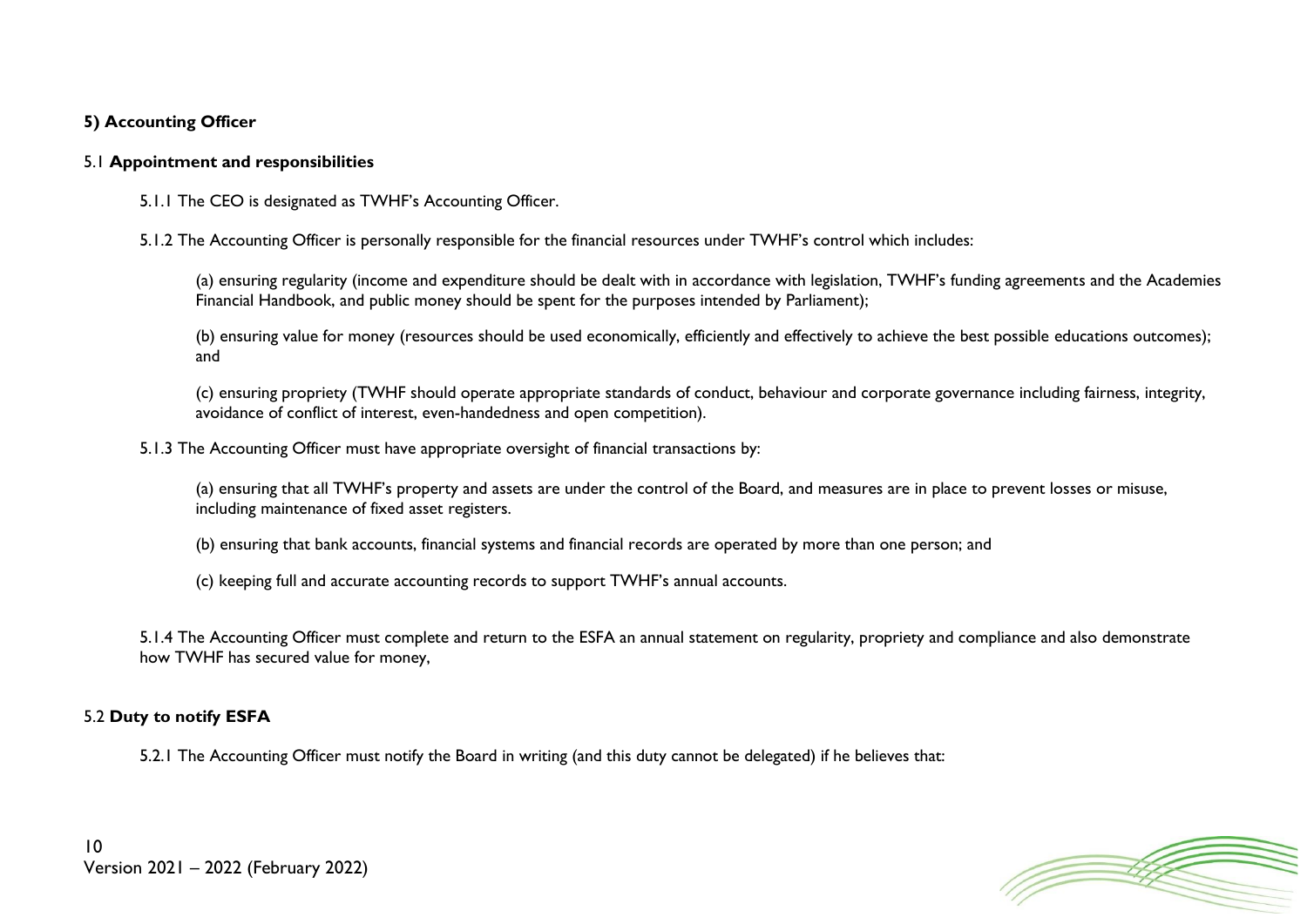(a) any action or policy under consideration by the Board is incompatible with TWHF's Articles of Association, TWHF's funding agreements or the Academies Financial Handbook.

(b) the Board is failing to act where it is required to do so by TWHF's funding agreements or the Academies Financial Handbook.

5.2.2 Further to any notice given in accordance with the above, if the Board proceeds with the relevant action and the Accounting Officer still considers the action is incompatible with TWHF's Articles of Association, TWHF's funding agreements or the Academies Financial Handbook then the Accounting Officer is required to notify the ESFA's Accounting Officer immediately.

#### **6) Local Governing Bodies**

6.1.1 TWHF will establish, for each Academy, a Local Governing Body (LGB), whose role is to monitor the performance of the Academy and provide appropriate local challenge.

6.1.2 The majority of LGBs will have a maximum of twelve Local Governors:

- the Principal.
- up to seven Local Governors co-opted by the LGB; (these may include parents but not staff)
- at least two elected parents or guardians of a pupil at the Academy
- two employees of the Academy, usually comprising one teacher and one non-teaching staff member, elected by employees of the Academy

In our Faith Academies the size of the LGB is different as it will also have Foundation Local Governors appointed by the Diocesan Board of Education.

In a former Voluntary Controlled (VC) school the LGB will also have a maximum of twelve Local Governors but the categories of membership will be:

- the Principal.
- up to three Local Governors co-opted by the LGB; (these may include parents but not staff)
- four Foundation Local Governors appointed by the Diocesan Board of Education
- at least two elected parents or guardians of a pupil at the Academy
- two employees of the Academy, usually comprising one teacher and one non-teaching staff member, elected by employees of the Academy

In a former VA school, the Foundation Local Governors must be the majority and therefore the size of the LGB will be a maximum of fifteen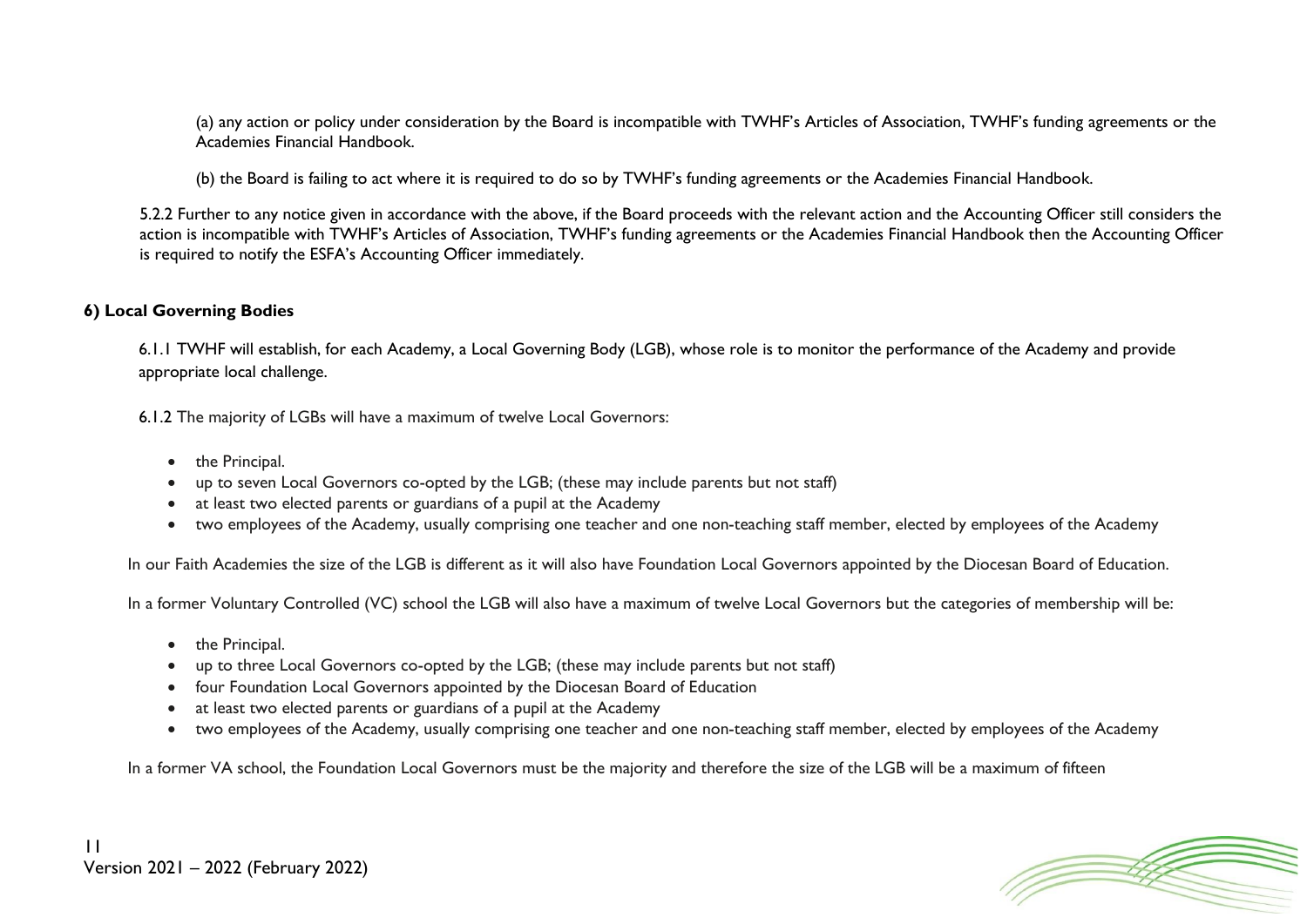- the Principal.
- up to two Local Governors co-opted by the LGB; (these may include parents but not staff)
- eight Foundation Local Governors
- at least two elected parents or guardians of a pupil at the Academy
- two employees of the Academy, usually comprising one teacher and one non-teaching staff member, elected by employees of the Academy

6.1.3 The length of office of all Local Governors shall be four years. Subject to remaining eligible, any Local Governor may be reappointed or stand for re-election at the end of his or her term.

Parent Local Governors are permitted to complete their term of office after their children have left the Academy, but it is hoped, that wherever possible, the parent governor may release such a place by moving to a co-opted position.

A Local Governor's term of office will be terminated if:

- any event or circumstance occurs which would disqualify him or her from the office of Trustee under the Articles of Association were he or she to hold such office.
- he or she has, without the consent of the LGB, failed to attend 2 LGB meetings and the Chair and the Vice Chair agree that the term of office should be terminated.
- he or she resigns from office
- he or she is removed from office by the CEO or the Board of Trustees
- 6.1.4 The LGB shall meet six times a year at the discretion of the LGB Chair.

6.1.5 The role of LGBs is detailed in the Local Governance Handbook.

## 6.2 **Communication between the Board of Trustees and LGBs**

6.2.1 The Board of Trustees meets regularly and as often as necessary. The Chair of TWHF Board of Trustees and the CEO will schedule meetings with the Principals and Chairs of the LGBs as and when required.

6.2.2 The right of the elected LGB Chair to sit on the Board of Trustees provides an opportunity for information sharing between TWHF and LGBs and encourages issues to be raised which may have influence across the broader family as well as particular institutions. Feedback from LGBs must be a standing agenda item on all TB meeting agendas.

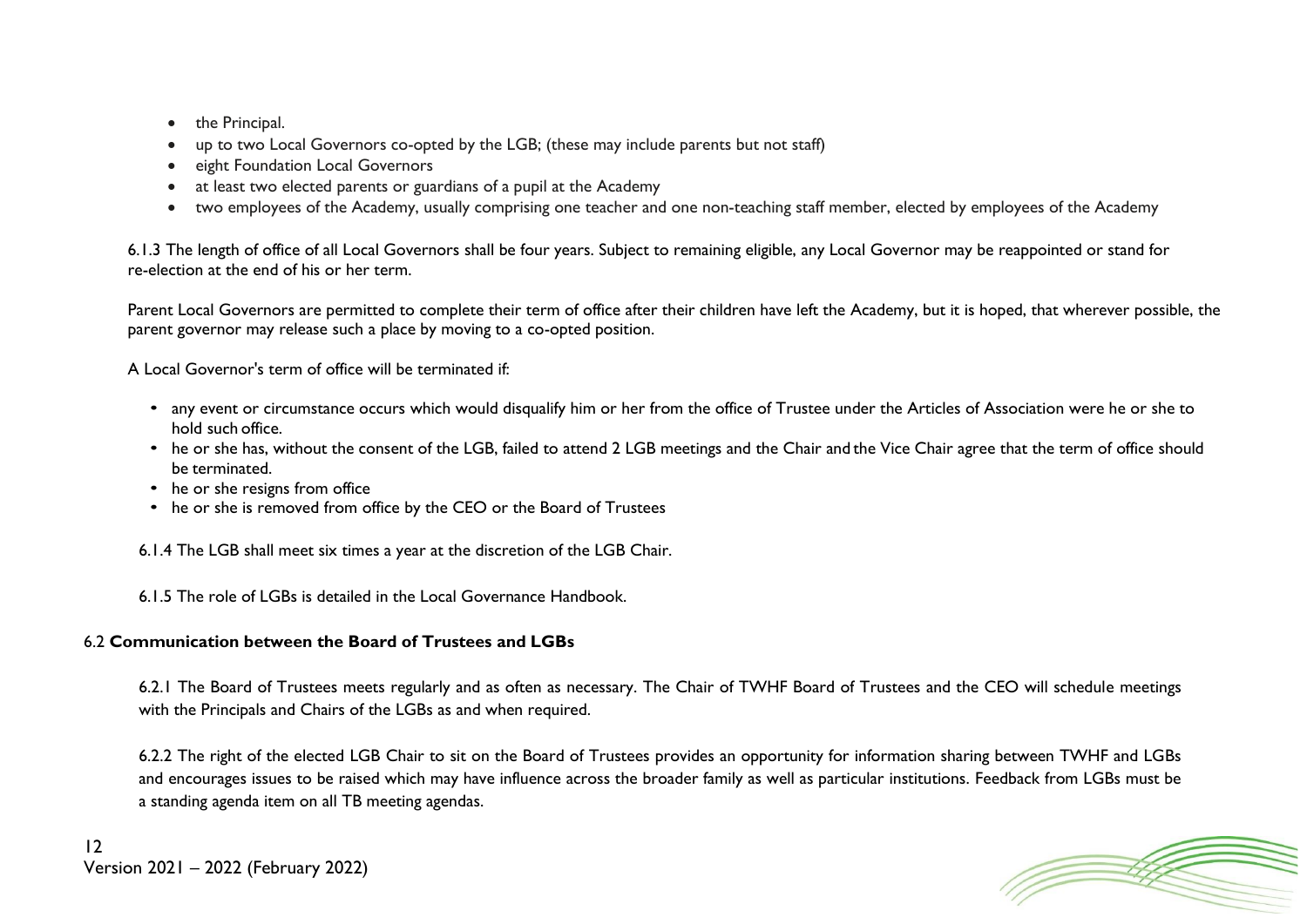## **7) Office of CEO (OCEO)**

During any prolonged period of absence of CEO, the following terms of reference will be adopted to ensure the smooth running of the Trust through such absence and to ensure approvals for key decisions are made with due diligence, are value for money and support the overall Trust direction.

The Trust Board appoint the CEO and as such endorse and appoint the Office of CEO under the following reference terms and delegate general CEO duties and responsibilities to the "Office of CEO".

## **Appendix A Scheme of Delegation across TWHF**

#### **Governance**

| <b>Members</b>                                                                           | <b>Board of Trustees/</b><br><b>Committees</b>                                                            | <b>CEO/OCEO</b>                                                                                    | <b>COO</b> | <b>Trust</b><br><b>SLT/RDs</b> | <b>LGB</b>                                                                                                                         | Principal |
|------------------------------------------------------------------------------------------|-----------------------------------------------------------------------------------------------------------|----------------------------------------------------------------------------------------------------|------------|--------------------------------|------------------------------------------------------------------------------------------------------------------------------------|-----------|
| Setting the vision and<br>values, ethos and strategic<br>direction of the MAT            | The formulation and<br>implementation of TWHF<br>strategy and future<br>growth and development            | Delivering the vision<br>CEO to remain<br>setting the direction<br>and supported by<br><b>OCEO</b> |            | Delivering the<br>vision       | Monitor the<br>implementation of<br>TWHF vision and core<br>values                                                                 |           |
|                                                                                          | Set and approve changes<br>to the Governance<br>structure, Terms of<br>Reference, Scheme of<br>Delegation |                                                                                                    |            |                                | Deliver local<br>governance as delegated<br>by the Board as per the<br>Local Governance<br>Handbook and<br>GovernorHub<br>Handbook |           |
| Approve changes to the<br>Articles or Funding<br>Agreement (with EFA<br>approval sought) |                                                                                                           |                                                                                                    |            |                                |                                                                                                                                    |           |

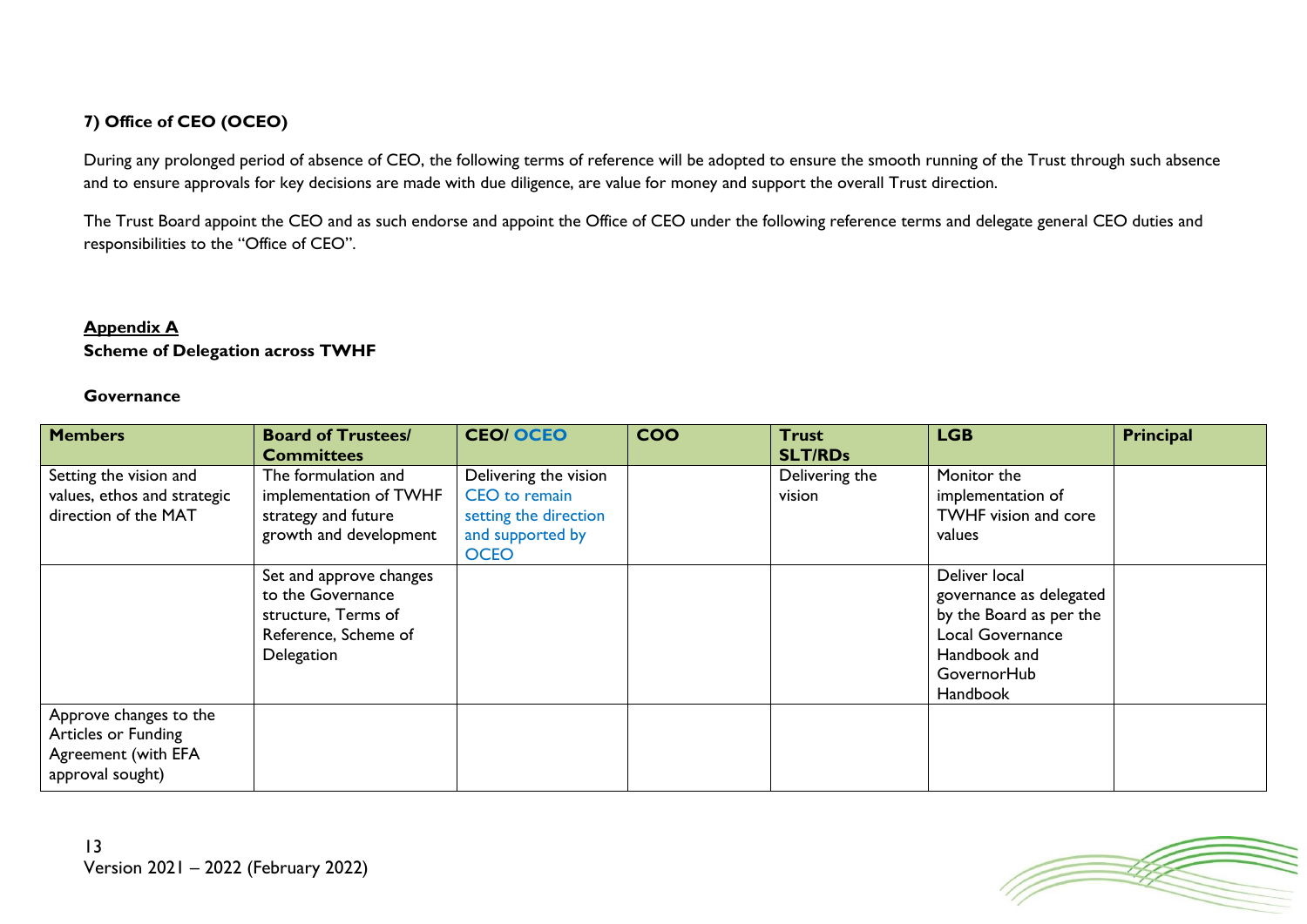| <b>Appoint/Remove Trustees</b>          | Co-opt trustees in line<br>with the articles                                                       |                                                                                                                   |  |                                                           |  |
|-----------------------------------------|----------------------------------------------------------------------------------------------------|-------------------------------------------------------------------------------------------------------------------|--|-----------------------------------------------------------|--|
|                                         | Appoint the Chair and<br>Vice Chair of the Board of<br><b>Trustees</b>                             |                                                                                                                   |  |                                                           |  |
|                                         | Appoint the Chair and<br>Vice Chair of the Board of<br><b>Trustees committees</b><br>(except LGBs) |                                                                                                                   |  |                                                           |  |
|                                         | Where necessary remove<br><b>LGB Chairs</b>                                                        | Where necessary<br>remove LGB Chairs<br><b>OCEO</b> delegated to<br><b>Executive Directors</b>                    |  | Appoint the Chair and<br>Vice Chair of LGB                |  |
|                                         | Removal of Local<br>Governors                                                                      | Removal of Local<br>Governors<br>OCEO delegated to<br><b>Executive Directors</b>                                  |  | Removal of Local<br>Governors                             |  |
|                                         | Appoint additional Local<br>Governors and or a Chair                                               | Appoint additional<br>Local Governors and<br>or a Chair<br><b>OCEO</b> delegated to<br><b>Executive Directors</b> |  | Monitor Local<br>Governor performance<br>and contribution |  |
| Appoint the External<br><b>Auditors</b> | <b>Appoint Internal Auditors</b>                                                                   |                                                                                                                   |  |                                                           |  |
|                                         | Approve/Remove and<br>appointment of Company<br>Secretary and Clerk to<br>the Board of Trustees    |                                                                                                                   |  |                                                           |  |

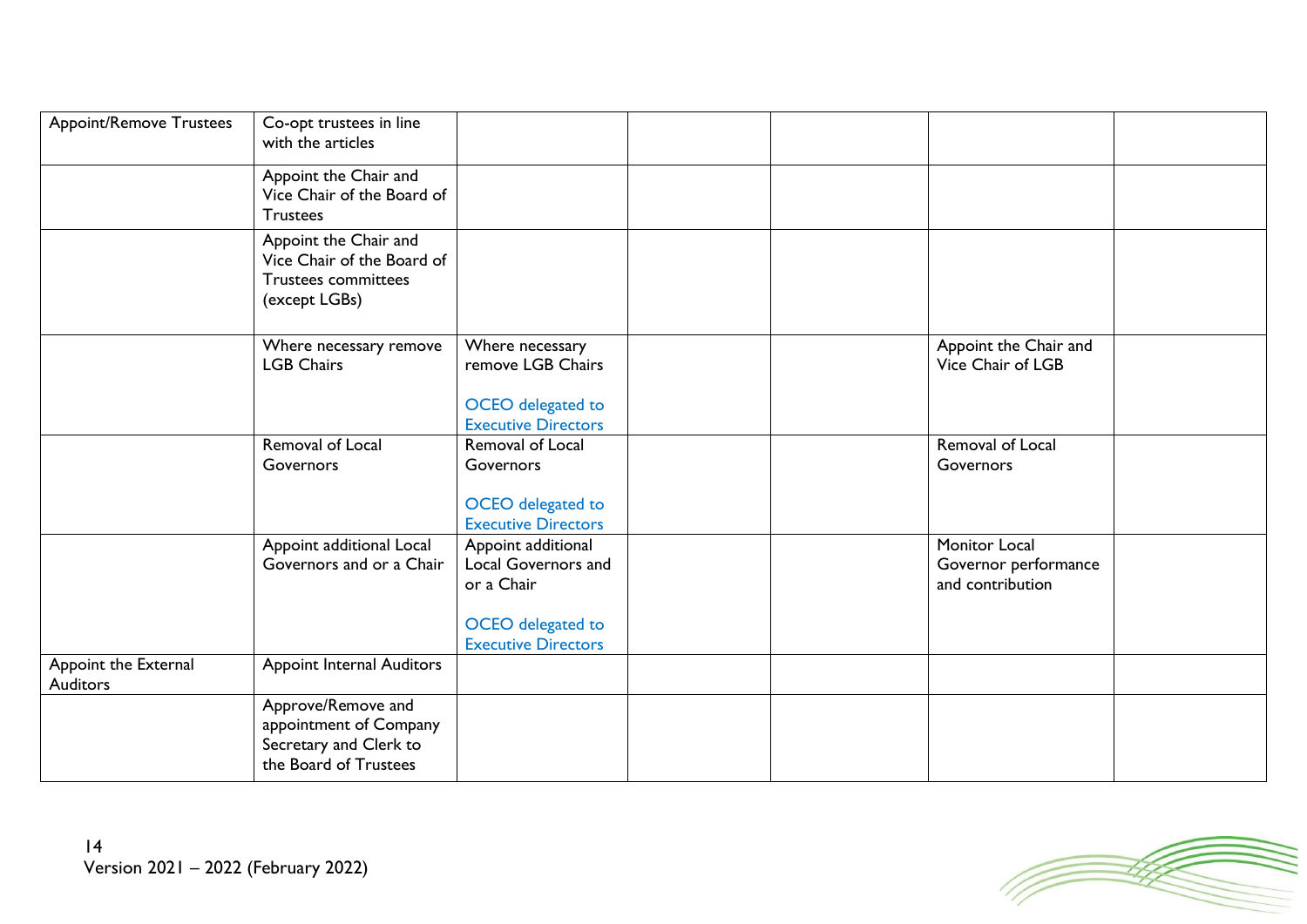| Review performance of         |                             |                 |                     | Conduct self-evaluation       |  |
|-------------------------------|-----------------------------|-----------------|---------------------|-------------------------------|--|
| the Board, Board              |                             |                 |                     |                               |  |
| committees and LGBs           |                             |                 |                     |                               |  |
| Review committee              |                             |                 |                     | <b>Ensure Local Governors</b> |  |
| membership to ensure          |                             |                 |                     | are co-opted based on         |  |
| each have a diverse and       |                             |                 |                     | the skill set they can        |  |
| appropriate skill set         |                             |                 |                     | offer                         |  |
|                               |                             |                 |                     |                               |  |
|                               |                             |                 |                     | Conduct skills audits         |  |
|                               |                             |                 |                     | every 2 years                 |  |
|                               |                             |                 |                     |                               |  |
|                               |                             |                 |                     | Ensure GIAS/ Governor         |  |
|                               |                             |                 |                     | Hub is accurate               |  |
| Approve a Risk                | Develop a Risk              |                 |                     |                               |  |
| Management Plan/Register      | Management                  |                 |                     |                               |  |
|                               | Plan/Register               |                 |                     |                               |  |
|                               |                             |                 |                     |                               |  |
|                               | OCEO review. COO            |                 |                     |                               |  |
|                               | submit at R&A Com           |                 |                     |                               |  |
|                               |                             |                 |                     |                               |  |
|                               |                             |                 |                     |                               |  |
| Report on Risks to Board      | Report on Risks to          | Report on Risks |                     |                               |  |
|                               | <b>Board</b>                | to Board        |                     |                               |  |
|                               | <b>OCEO via R&amp;A Com</b> |                 |                     |                               |  |
|                               |                             |                 |                     |                               |  |
| Annually adopt the Child      | Lead Safeguarding           |                 | Annually propose    | Monitor safeguarding          |  |
| Protection and                | Officer                     |                 | the Child           | systems adopted by            |  |
| Safeguarding policy and to    |                             |                 | Protection and      | <b>TWHF</b> at local level    |  |
| propose and adopt Local       | <b>OCEO</b> delegated to    |                 | Safeguarding policy |                               |  |
| <b>Governors and Trustees</b> | <b>Executive Directors</b>  |                 |                     |                               |  |
| Code of Conduct               |                             |                 |                     |                               |  |
|                               |                             |                 |                     |                               |  |

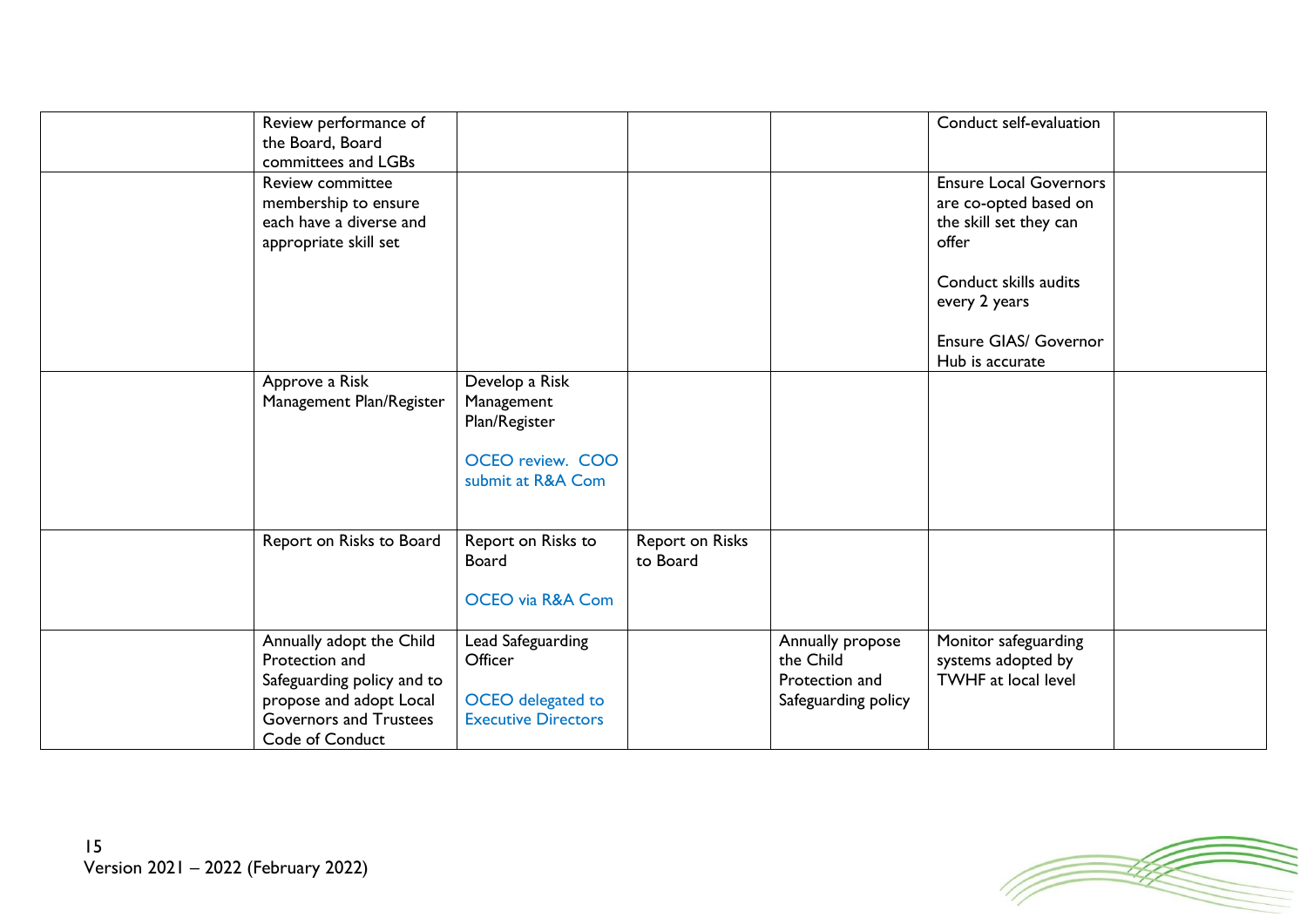## **Finance**

| <b>Members</b> | <b>Board of Trustees/</b><br><b>Committee</b>                                                      | <b>CEO/OCEO</b>                                                                                                      | <b>COO</b>                                                    | <b>Trust</b><br><b>SLT/RDs</b>                          | <b>LGB</b>                                                                                         | <b>Principal</b>                                                     |
|----------------|----------------------------------------------------------------------------------------------------|----------------------------------------------------------------------------------------------------------------------|---------------------------------------------------------------|---------------------------------------------------------|----------------------------------------------------------------------------------------------------|----------------------------------------------------------------------|
|                |                                                                                                    |                                                                                                                      | Scrutinise<br>Academy budgets<br>for the financial<br>year    | Scrutinise Academy<br>budgets for the<br>financial year |                                                                                                    |                                                                      |
|                | Approve the overall<br>TWHF budget for financial<br>year                                           |                                                                                                                      | Recommend the<br>overall TWHF<br>budget for<br>financial year |                                                         |                                                                                                    |                                                                      |
|                | Finance committee to<br>review TWHF budget<br>throughout the financial<br>year                     |                                                                                                                      |                                                               |                                                         |                                                                                                    |                                                                      |
|                | Review Academy budgets<br>throughout the financial<br>year                                         |                                                                                                                      | Review Academy<br>budgets<br>throughout the<br>financial year |                                                         |                                                                                                    | <b>Review Academy</b><br>budgets<br>throughout the<br>financial year |
|                | Finance committee to<br>monitor Capital<br>Programme and<br>associated budget                      | Capital Programme<br>and associated budget<br>OCEO delegated to<br>COO / CFO                                         | Capital<br>Programme and<br>associated budget                 |                                                         |                                                                                                    |                                                                      |
|                |                                                                                                    |                                                                                                                      | Authorise payroll<br>provider to make<br>payment              | Approve monthly<br>Academy payroll                      |                                                                                                    |                                                                      |
|                | Monitor the impact and<br>effectiveness of grant<br>specific funding Inc. Pupil<br>Premium, Sports | Report on the impact<br>and effectiveness of<br>grant specific funding<br>Inc. Pupil Premium,<br>Sports Premium, Yr7 |                                                               |                                                         | Monitor the impact and<br>effectiveness of grant<br>specific funding Inc. Pupil<br>Premium, Sports |                                                                      |

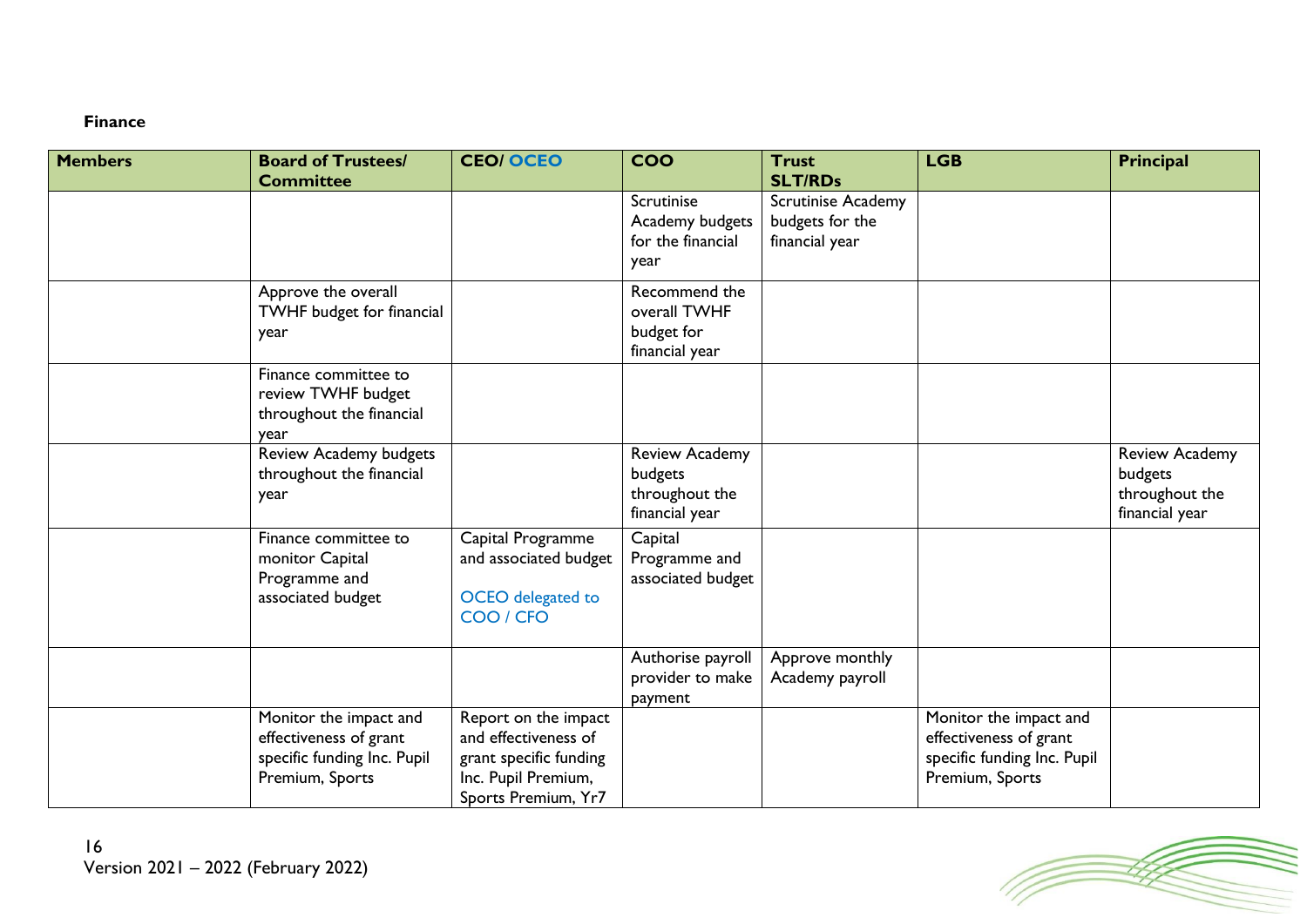| Premium, Yr7 catch up<br>and SEND place/top up                                                                       | catch up and SEND<br>place/top up<br><b>OCEO</b> delegated to<br><b>Executive Directors</b> |                                                                                     |                                                                                     | Premium, Yr7 catch up<br>and SEND place/top up |  |
|----------------------------------------------------------------------------------------------------------------------|---------------------------------------------------------------------------------------------|-------------------------------------------------------------------------------------|-------------------------------------------------------------------------------------|------------------------------------------------|--|
| Gifts and Hospitality,<br>Charging and Remissions<br>policies to be noted at<br><b>Finance Committee</b><br>meeting. |                                                                                             | To adopt the<br>Gifts and<br>Hospitality,<br>Charging and<br>Remissions<br>policies | To propose the<br>Gifts and<br>Hospitality,<br>Charging and<br>Remissions policies. |                                                |  |
|                                                                                                                      | To adopt Debt Policy<br>OCEO delegated to<br>COO / CFO                                      |                                                                                     | To propose Debt<br>Policy                                                           |                                                |  |
|                                                                                                                      |                                                                                             |                                                                                     | To propose and<br>adopt Lettings and<br><b>Community Use</b>                        |                                                |  |
|                                                                                                                      |                                                                                             | To adopt<br>Accounting<br>Competitive<br>tendering<br>Investment                    | To propose<br>Accounting<br>Competitive<br>tendering<br>Investment                  |                                                |  |

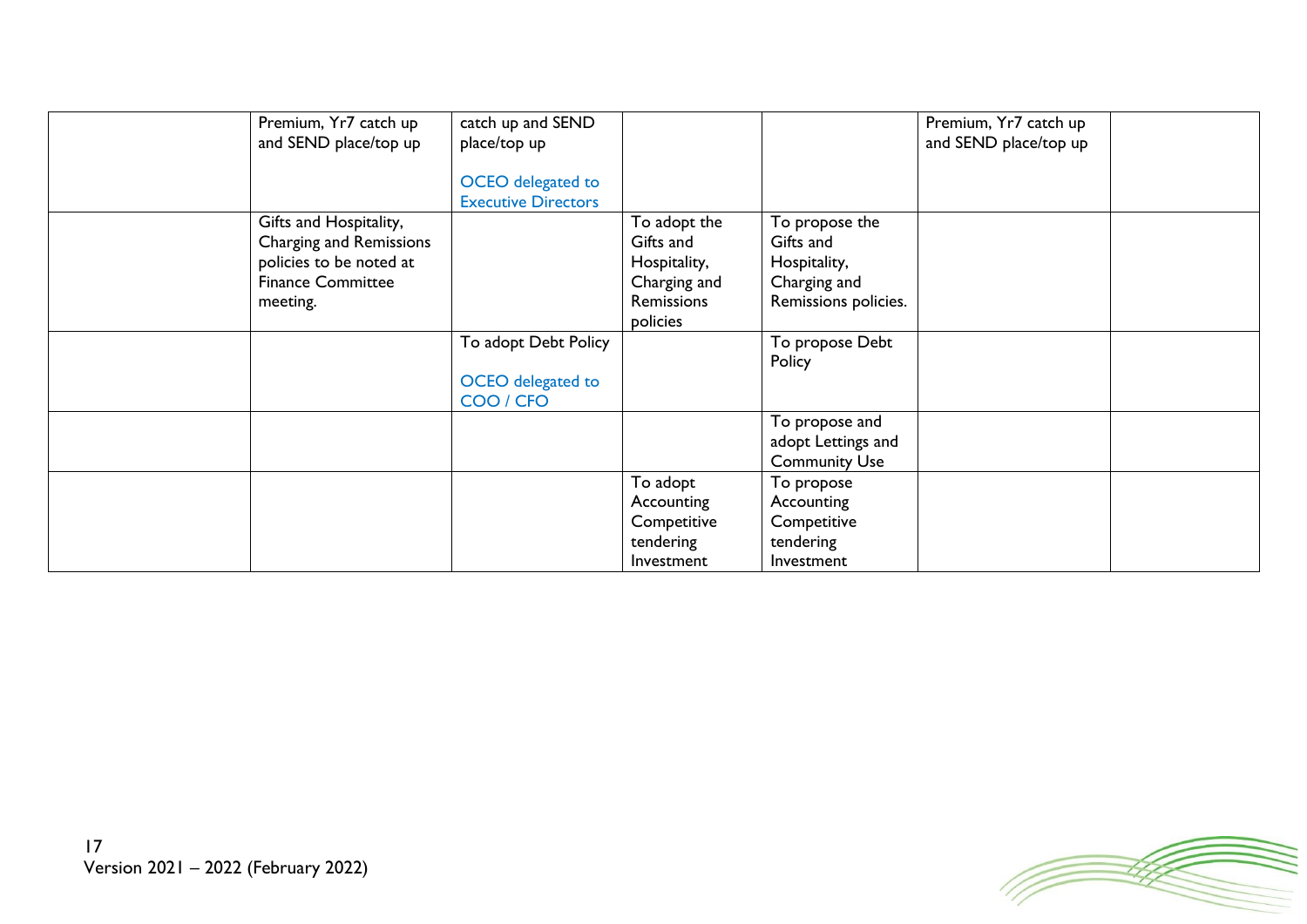# **Staffing and performance**

| <b>Members</b> | <b>Board of Trustees/</b><br><b>Committees</b> | <b>CEO/OCEO</b>           | <b>COO</b>          | <b>Trust</b><br><b>SLT/RDs</b> | <b>LGB</b>             | Principal             |
|----------------|------------------------------------------------|---------------------------|---------------------|--------------------------------|------------------------|-----------------------|
|                | Appoint CEO /                                  |                           |                     |                                |                        |                       |
|                | Performance review of                          |                           |                     |                                |                        |                       |
|                | CEO/ Dismissal of the                          |                           |                     |                                |                        |                       |
|                | <b>CEO</b>                                     |                           |                     |                                |                        |                       |
|                | Suspend the CEO and end                        |                           |                     |                                |                        |                       |
|                | the suspension of the                          |                           |                     |                                |                        |                       |
|                | <b>CEO</b>                                     |                           |                     |                                |                        |                       |
|                |                                                | <b>Appoint Principals</b> |                     | Participate in PM              | Chair may be asked to  |                       |
|                |                                                |                           |                     | review of Principals           | assist in Performance  |                       |
|                |                                                | <b>OCEO</b> - Executive   |                     |                                | Management of the      |                       |
|                |                                                | <b>Directors for</b>      |                     |                                | Principal              |                       |
|                |                                                | sectors. Notify           |                     |                                |                        |                       |
|                |                                                | <b>Trust Board Chair</b>  |                     |                                |                        |                       |
|                |                                                |                           |                     | Appoint senior                 | Assist in appointments | Appoint senior        |
|                |                                                |                           |                     | school teaching<br>staff       | as appropriate         | school teaching staff |
|                |                                                |                           | All central         | Appoint TLR and                | Assist in appointments | Appoint TLR and all   |
|                |                                                |                           | support staff posts | all other Teaching             | as appropriate         | other Teaching        |
|                |                                                |                           |                     | posts                          |                        | posts                 |
|                | <b>Approve Senior Executive</b>                | <b>Appoint Senior</b>     |                     |                                |                        |                       |
|                | team                                           | Executive team            |                     |                                |                        |                       |
|                |                                                | <b>OCEO</b> in            |                     |                                |                        |                       |
|                |                                                | conjunction with          |                     |                                |                        |                       |
|                |                                                | <b>Trust Board Chair</b>  |                     |                                |                        |                       |
|                | Monitoring the                                 | Updates                   |                     |                                | Monitor the            | Agree whole school    |
|                | effectiveness of CPD                           | effectiveness of CPD      |                     |                                | effectiveness of CPD   | PM targets            |
|                |                                                | <b>OCEO</b> - Delegated   |                     |                                |                        |                       |
|                |                                                | to Executive              |                     |                                |                        |                       |
|                |                                                | <b>Directors</b>          |                     |                                |                        |                       |

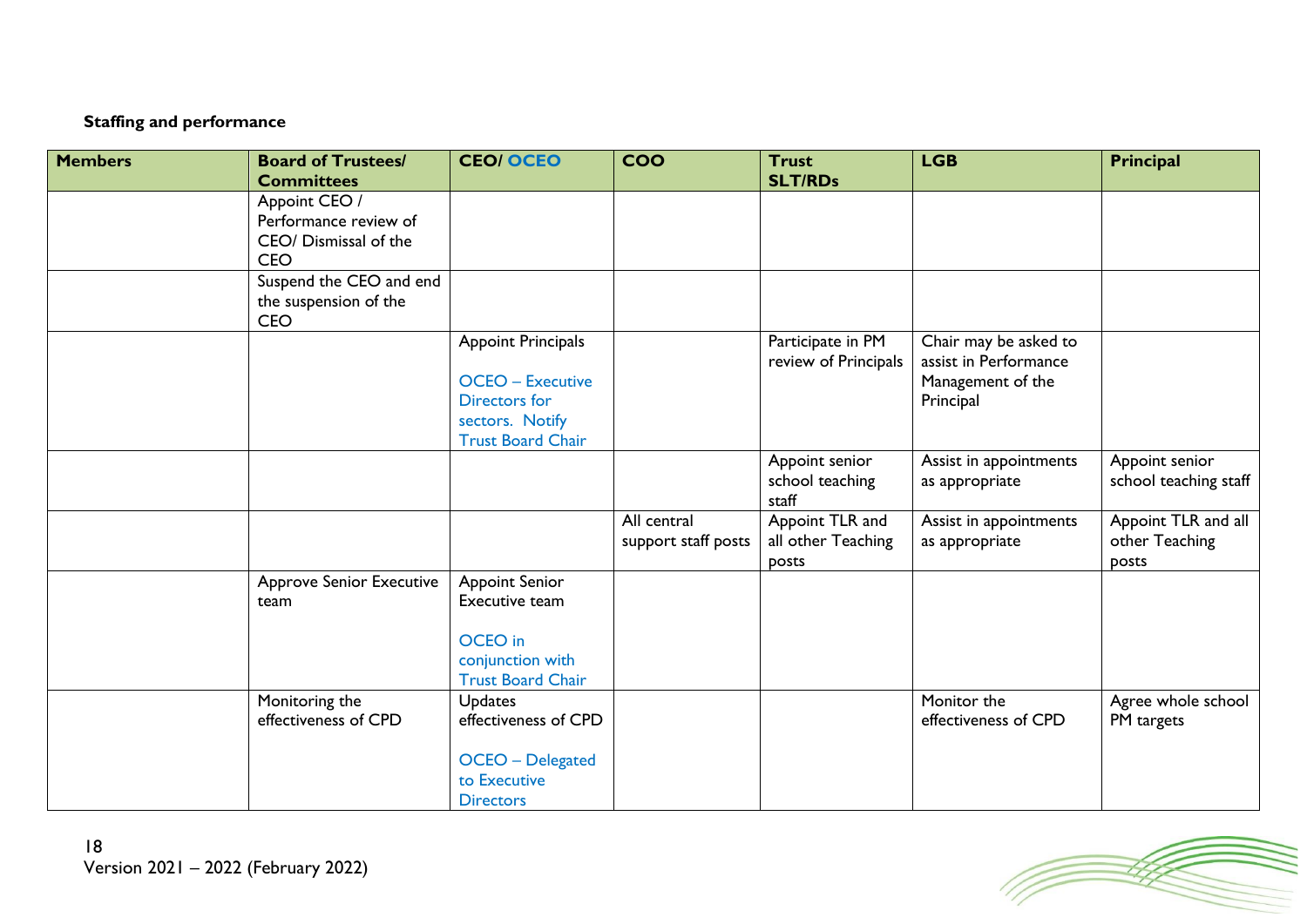| To form panels as          |                          |                    | To propose Safer     | Maintain an overview of  | Present to panels as |
|----------------------------|--------------------------|--------------------|----------------------|--------------------------|----------------------|
|                            | Support panels as        |                    | Recruitment and      |                          |                      |
| required.                  | required                 |                    |                      | how policies are         | required             |
| Adopt Safer Recruitment    |                          |                    | Selection, Staff     | delivered and form       |                      |
| and Selection, Staff       | <b>OCEO</b> delegated    |                    | Discipline, Conduct  | disciplinary and appeals |                      |
| Discipline, Conduct &      |                          |                    | & Grievance          | panels as requested      |                      |
| Grievance (Procedures      |                          |                    | (Procedures for      |                          |                      |
| for addressing), Statement |                          |                    | addressing),         |                          |                      |
| of procedure for dealing   |                          |                    | Statement of         |                          |                      |
| with allegations of abuse  |                          |                    | procedure for        |                          |                      |
| against Staff.             |                          |                    | dealing with         |                          |                      |
|                            |                          |                    | allegations of abuse |                          |                      |
|                            |                          |                    | against Staff.       |                          |                      |
|                            | Approve changes to       | Approve changes    | Recommend            |                          |                      |
|                            | school staffing          | to school staffing | changes to school    |                          |                      |
|                            | structures including     | structures         | staffing structures  |                          |                      |
|                            | recruitment (outside     | including          | including            |                          |                      |
|                            | agreed budget)           | recruitment        | recruitment          |                          |                      |
|                            |                          | (outside agreed    | (outside agreed      |                          |                      |
|                            | OCEO in                  | budget)            | budget               |                          |                      |
|                            | conjunction with         |                    |                      |                          |                      |
|                            | <b>COO</b> and Finance   |                    |                      |                          |                      |
|                            | Committee                |                    |                      |                          |                      |
|                            | Approve re-grading       | Approve re-        | Propose re-grading   |                          |                      |
|                            | of job roles             | grading of job     | of job roles         |                          |                      |
|                            |                          | roles              |                      |                          |                      |
|                            | <b>OCEO</b> in           |                    |                      |                          |                      |
|                            |                          |                    |                      |                          |                      |
|                            | conjunction HR           |                    |                      |                          |                      |
|                            | Approve                  | Approve            | Approve              |                          |                      |
|                            | redundancies and         | redundancies and   | redundancies and     |                          |                      |
|                            | staff restructures       | staff restructures | staff restructures   |                          |                      |
|                            |                          |                    |                      |                          |                      |
|                            | <b>OCEO</b> in           |                    |                      |                          |                      |
|                            | conjunction with         |                    |                      |                          |                      |
|                            | <b>Trust Board Chair</b> |                    |                      |                          |                      |

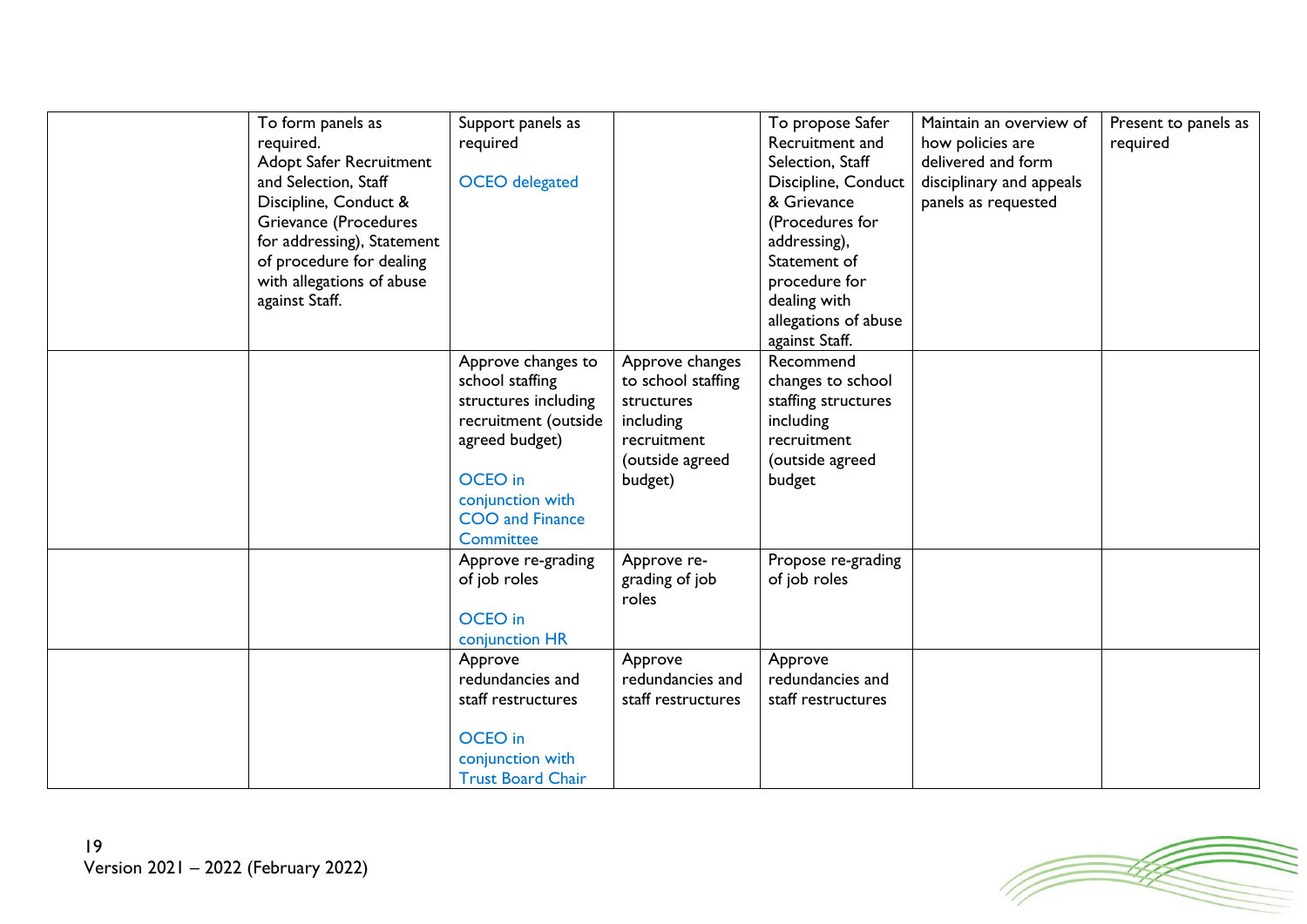|                                                                                                                                                                                                                       | Approve<br>appointments of<br>Central Team posts<br>OCEO in<br>conjunction with<br>Trust Board Chair /<br><b>Finance Committee</b><br>(outside of Budget) | Approve<br>appointments of<br>Central Team<br>posts                 |                                                                                                                                                                                                                                             |                                                                                  |  |
|-----------------------------------------------------------------------------------------------------------------------------------------------------------------------------------------------------------------------|-----------------------------------------------------------------------------------------------------------------------------------------------------------|---------------------------------------------------------------------|---------------------------------------------------------------------------------------------------------------------------------------------------------------------------------------------------------------------------------------------|----------------------------------------------------------------------------------|--|
|                                                                                                                                                                                                                       |                                                                                                                                                           | Review of pay<br>progression of<br>Central and Hub<br>Support Teams |                                                                                                                                                                                                                                             |                                                                                  |  |
|                                                                                                                                                                                                                       |                                                                                                                                                           |                                                                     |                                                                                                                                                                                                                                             | Receive information on<br>under-performance and<br>recommendations re<br>support |  |
| To adopt the Data<br>Protection (including<br>Freedom of Information)<br>& GDPR, Equality and<br>Diversity, Whistleblowing,<br>Social Media Accounts<br>Policy & Standard<br><b>Operating Procedures</b><br>policies. |                                                                                                                                                           |                                                                     | To propose the<br>Data Protection<br>(including Freedom<br>of Information) &<br>GDPR, Equality and<br>Diversity,<br>Whistleblowing,<br>Social Media<br><b>Accounts Policy &amp;</b><br><b>Standard Operating</b><br>Procedures<br>Policies. |                                                                                  |  |

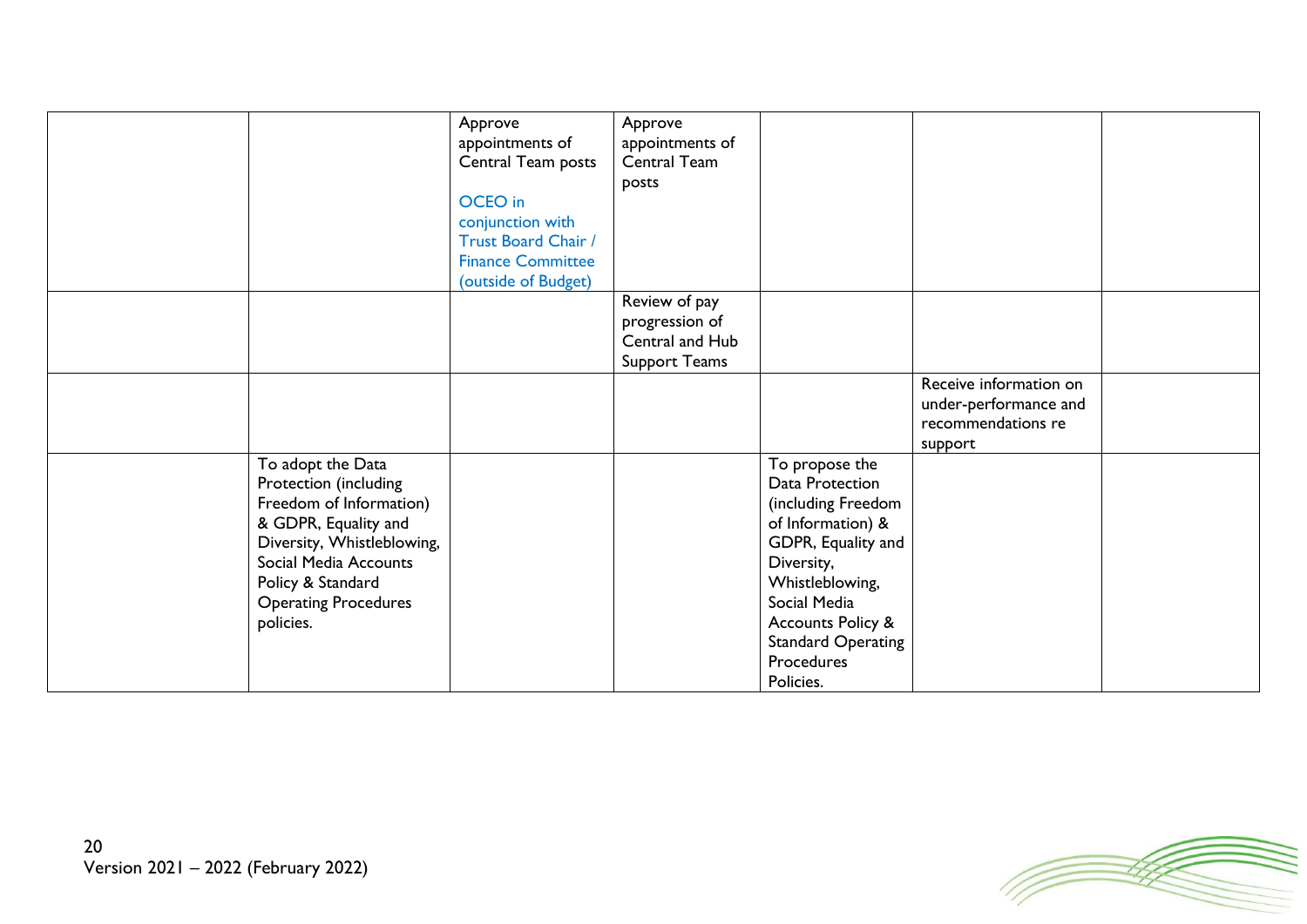| Performance<br>Performance<br>Management<br>Management<br>(including capability)<br>(including<br>Pay Policy - Support<br>capability)<br>Staff Pay<br>Pay Policy -Support<br>Staff Pay<br>Volunteer TWHF,<br>Volunteer TWHF,<br>Staff Photography<br>Shot List and<br>Staff Photography<br>Shot List and<br>Specifications<br>Specifications<br><b>OCEO</b> collective |
|------------------------------------------------------------------------------------------------------------------------------------------------------------------------------------------------------------------------------------------------------------------------------------------------------------------------------------------------------------------------|
|------------------------------------------------------------------------------------------------------------------------------------------------------------------------------------------------------------------------------------------------------------------------------------------------------------------------------------------------------------------------|

## **School performance and outcomes**

| <b>Members</b> | <b>Board of Trustees/</b><br><b>Committees</b> | <b>CEO/OCEO</b>                                 | <b>COO</b> | <b>Trust</b><br><b>SLT/RDs</b> | <b>LGB</b>                                  | Principal                      |
|----------------|------------------------------------------------|-------------------------------------------------|------------|--------------------------------|---------------------------------------------|--------------------------------|
|                |                                                | Overview of School<br>Improvement Plan (SIP)    |            | Advise                         | <b>Review SIP</b><br>Monitor the impact of  | Prepare SIP                    |
|                |                                                | OCEO delegated to<br><b>Executive Director.</b> |            |                                | the SIP                                     |                                |
|                |                                                | TLS committee notified                          |            |                                | Contribute to the<br>School self-evaluation | Review progress<br>against SIP |
|                | Review progress of<br>TWHF (SIP)               | Update TWHF SIP                                 |            |                                |                                             |                                |

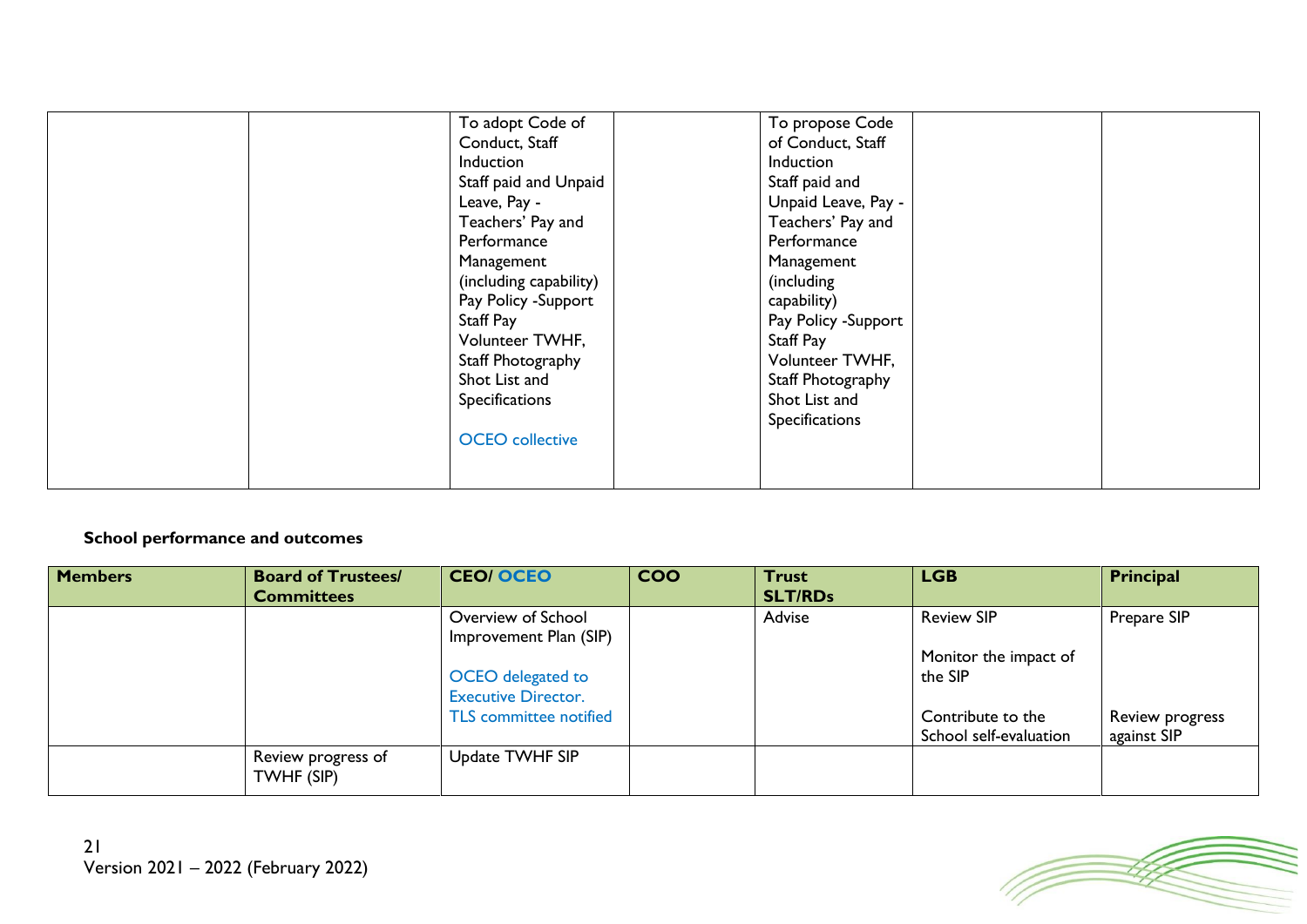|                              | OCEO delegated to<br><b>Executive Directors,</b><br>refer to TSC |                                          | Monitor all aspects of<br>the classroom<br>experience                                   |  |
|------------------------------|------------------------------------------------------------------|------------------------------------------|-----------------------------------------------------------------------------------------|--|
|                              |                                                                  |                                          | Monitor the<br>implementation of<br>marking/feedback and<br>assessment policies         |  |
|                              |                                                                  |                                          | Monitor pupil<br>attainment and progress<br>and the performance of<br>vulnerable groups |  |
| Agree TWHF Strategic<br>Plan | Propose TWHF<br>Strategic Plan                                   | Propose<br><b>TWHF</b><br>Strategic Plan |                                                                                         |  |
|                              | Rests with CEO and<br>Trust Board only.<br><b>OCEO</b> supports  |                                          |                                                                                         |  |
|                              |                                                                  |                                          | Review the effectiveness<br>of SEND provision                                           |  |
|                              |                                                                  |                                          | Review the effectiveness<br>of the EYFS/Post 16<br>provision                            |  |

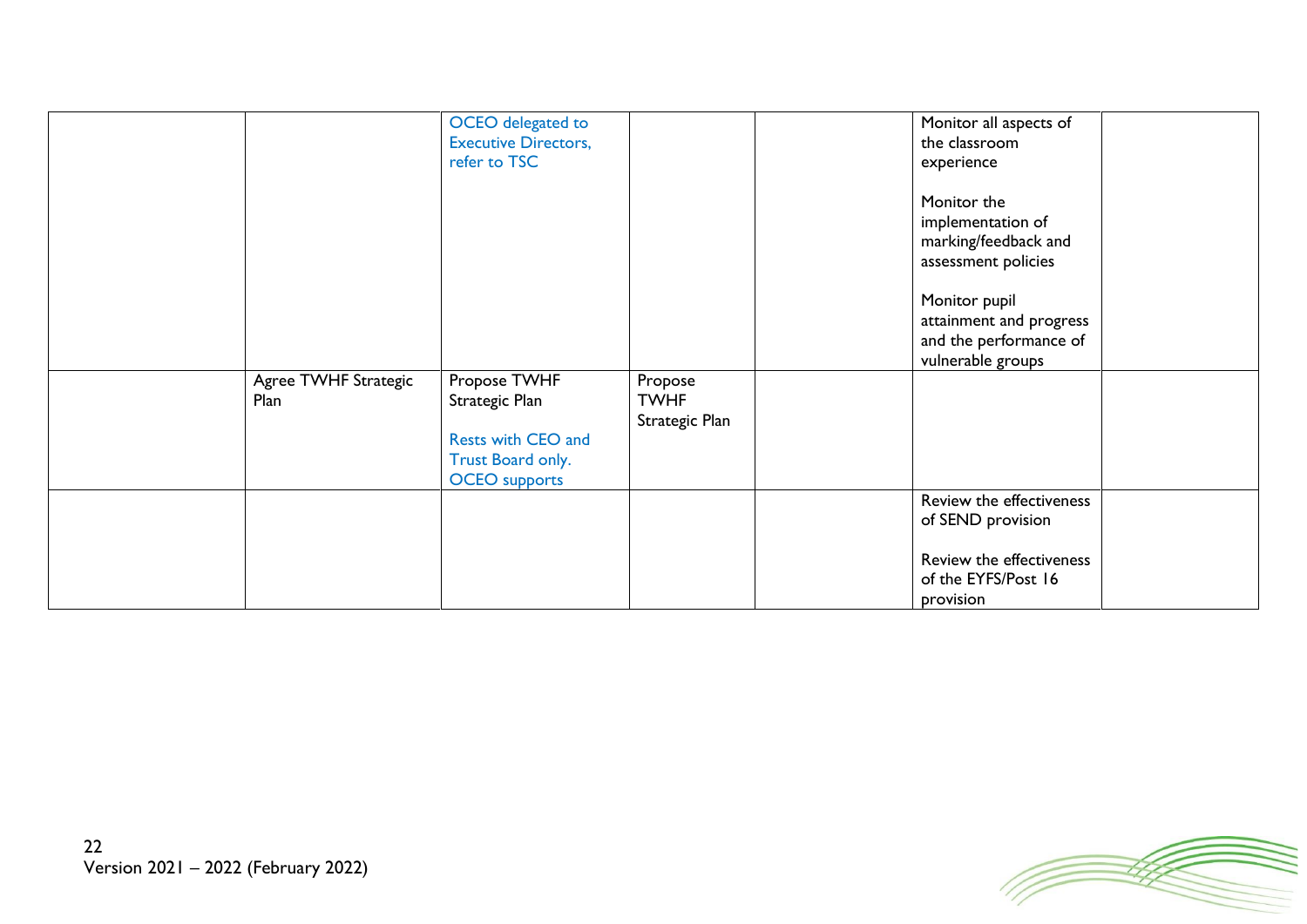#### **Behaviour**

| <b>Members</b> | <b>Board of Trustees/</b> | <b>CEO/OCEO</b>                                                                                                                          | <b>COO</b> | <b>Trust</b>                                 | <b>LGB</b>                                                                                                                                                                         | <b>Principal</b>                                           |
|----------------|---------------------------|------------------------------------------------------------------------------------------------------------------------------------------|------------|----------------------------------------------|------------------------------------------------------------------------------------------------------------------------------------------------------------------------------------|------------------------------------------------------------|
|                | <b>Committees</b>         |                                                                                                                                          |            | <b>SLT/RDs</b>                               |                                                                                                                                                                                    |                                                            |
|                |                           | Adopt pupil Behaviour<br>and Discipline policies<br><b>OCEO</b> delegated to<br><b>Executive Directors,</b><br>refer to TLS<br>Committee |            | Propose Behaviour<br>and Discipline policies | Monitor<br>implementation of pupil<br>Behaviour and<br>Discipline policies and<br>conduct an annual<br>safeguarding audit                                                          | Adopt at local level<br>Behaviour and<br>Discipline policy |
|                |                           | Review exclusion on<br>appeal<br><b>OCEO</b> – Executive<br><b>Director Sectors</b><br>conjunction with LGB                              |            | Review exclusion on<br>appeal                | Receive information on<br>the number of fixed<br>term exclusions<br>Participate in exclusion<br>hearings<br>Chair of Exclusion panel<br>to participate in any<br>subsequent appeal | Make decision to<br>exclude                                |
|                |                           | Direct reinstatement of<br>excluded students<br><b>OCEO</b> Executive<br><b>Director Sectors</b>                                         |            |                                              |                                                                                                                                                                                    |                                                            |
|                |                           |                                                                                                                                          |            |                                              | Monitor numbers on<br>vulnerable pupils<br>including children in<br>care, in need and child<br>protection and number                                                               |                                                            |

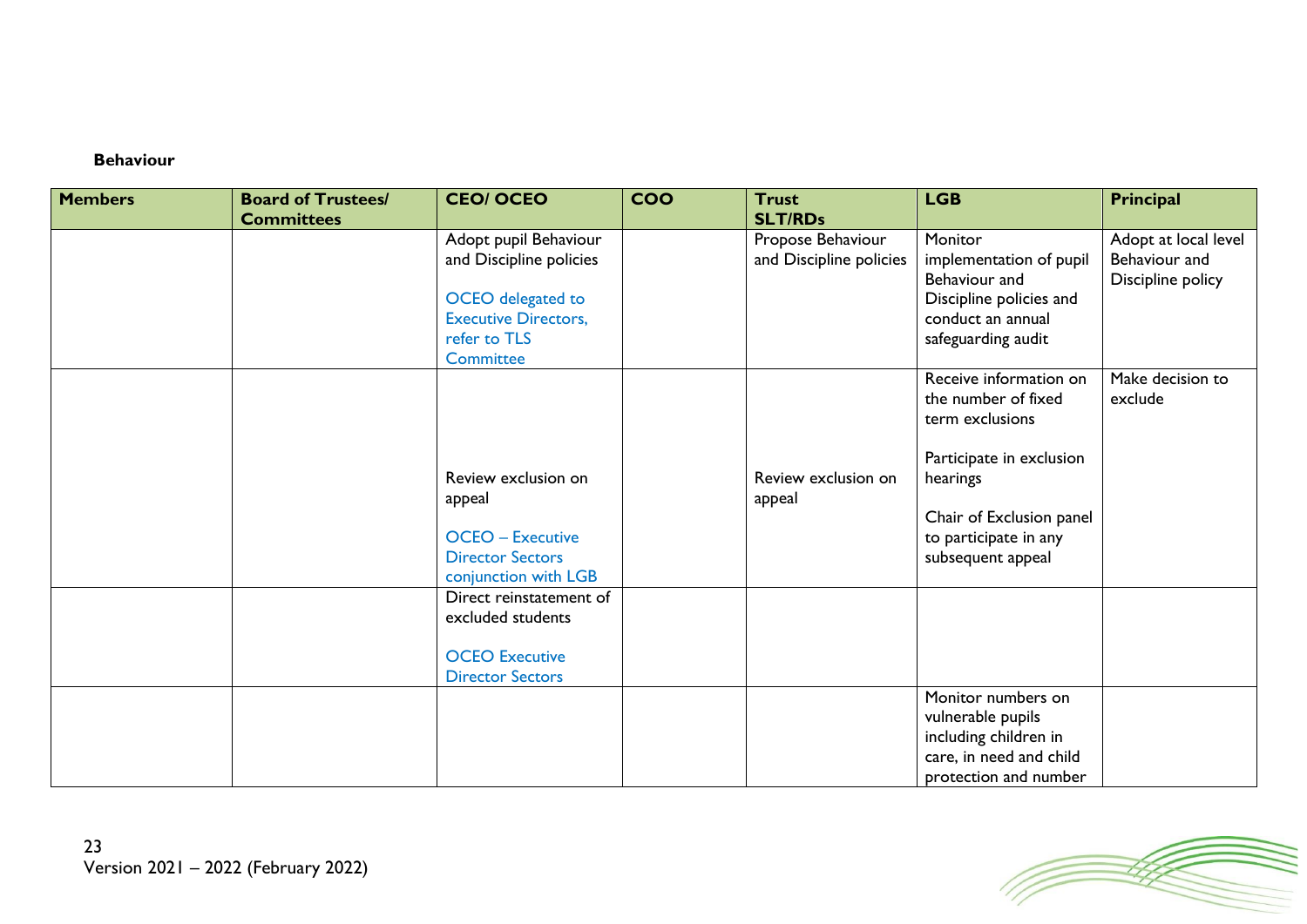|  |  | ot.<br>t reterrals made to |  |
|--|--|----------------------------|--|
|  |  | social services            |  |

#### **Admissions**

| <b>Members</b> | <b>Board</b><br>of Trustees/<br><b>Committees</b> | <b>CEO/OCEO</b>                                                                                                                                                                        | <b>COO</b> | <b>Trust SLT/RDs</b>                                                                    | <b>LGB</b> | <b>Principal</b> |
|----------------|---------------------------------------------------|----------------------------------------------------------------------------------------------------------------------------------------------------------------------------------------|------------|-----------------------------------------------------------------------------------------|------------|------------------|
|                |                                                   |                                                                                                                                                                                        |            | Propose and<br>adopt admissions<br>policy                                               |            |                  |
|                |                                                   | To approve<br>Admissions<br><b>Advertising Policy</b><br>& Standard<br>Operating<br>Procedures<br><b>OCEO</b> delegated<br>to Executive<br>Directors - part of<br><b>Policy Update</b> |            | To propose<br>Admissions<br>Advertising<br>Policy & Standard<br>Operating<br>Procedures |            |                  |
|                |                                                   |                                                                                                                                                                                        |            | To propose and<br>adopt<br>Admissions -<br>Attendance and<br>Absence                    |            |                  |

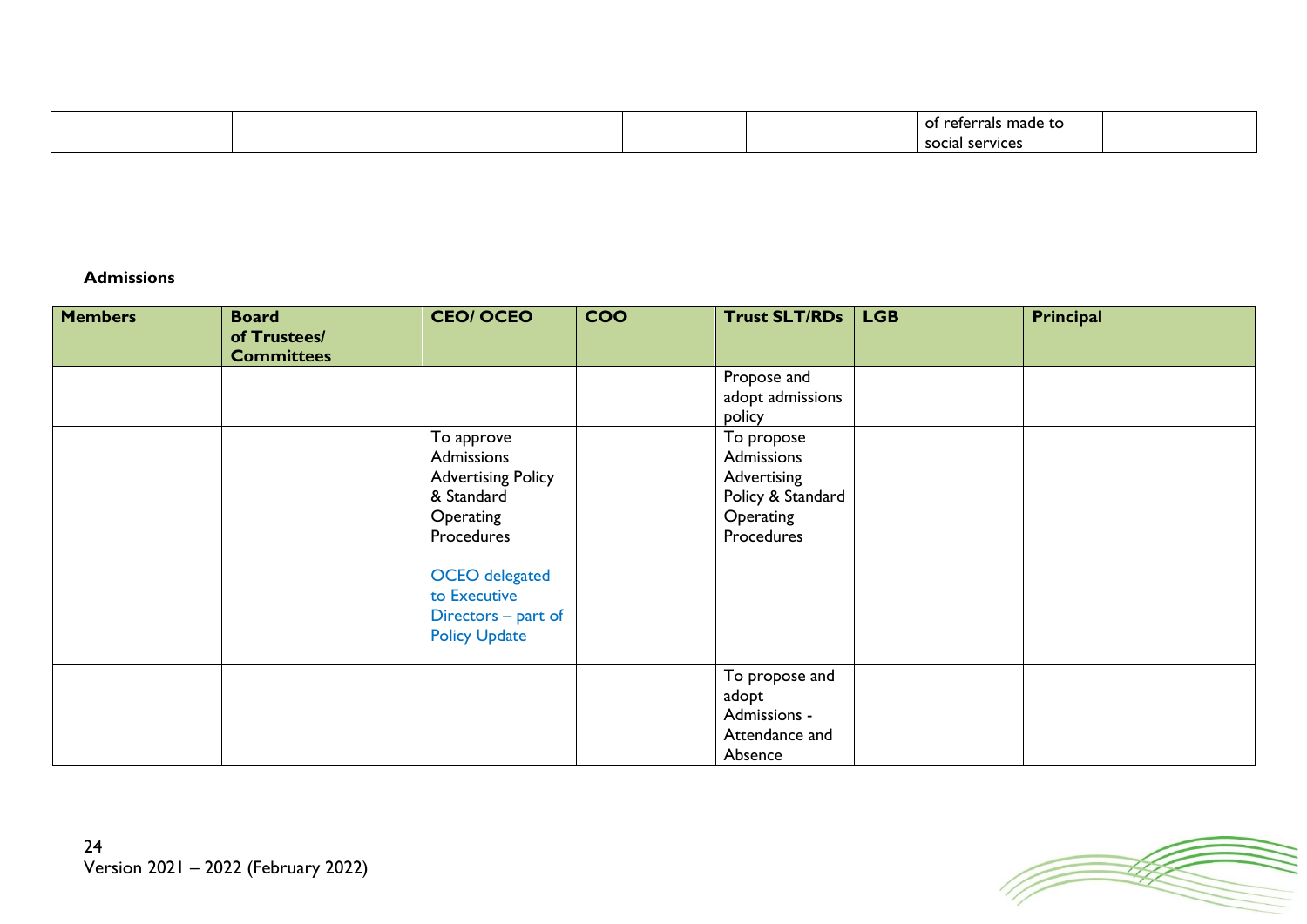|                                                                                     |                                                                                                                   | Admissions:<br>application<br>decisions |                                                                                                                                                                                                                              |  |
|-------------------------------------------------------------------------------------|-------------------------------------------------------------------------------------------------------------------|-----------------------------------------|------------------------------------------------------------------------------------------------------------------------------------------------------------------------------------------------------------------------------|--|
|                                                                                     | Approve<br>admissions<br>prospectus<br><b>OCEO</b> delegated<br>to Executive<br><b>Directors</b>                  | To propose<br>admissions<br>prospectus  |                                                                                                                                                                                                                              |  |
| Receive updates on<br>attendance across the<br>trust (@ T&L Standards<br>Committee) | Present updates on<br>attendance across<br>the trust<br><b>OCEO</b> delegated<br>to Executive<br><b>Directors</b> |                                         | Monitor attendance<br>and punctuality<br>across all year groups<br>and specific groups of<br>children<br>Monitor the<br>effectiveness of<br>strategies to improve<br>attendance and<br>reduce persistent<br>absence/lateness |  |

## **Facilities and Health and Safety**

| <b>Members</b> | <b>Board</b><br>of Trustees/<br><b>Committees</b>                                                                                                 | <b>CEO/OCEO</b> | COO                               | <b>Trust</b><br><b>SLT/RDs</b>                  | <b>LGB</b>                                             | <b>Principal</b> |
|----------------|---------------------------------------------------------------------------------------------------------------------------------------------------|-----------------|-----------------------------------|-------------------------------------------------|--------------------------------------------------------|------------------|
|                | <b>Adopt Risk Assessment</b><br>HSP14, Health & Safety<br>Organisation HSP02,<br>Health & Safety<br>Statement HSP01 and<br>be aware of updates to |                 | Adopt premises<br>related polices | Propose H&S and<br>premises related<br>polices. | Monitor H&S issues<br>including accident<br>reporting. |                  |

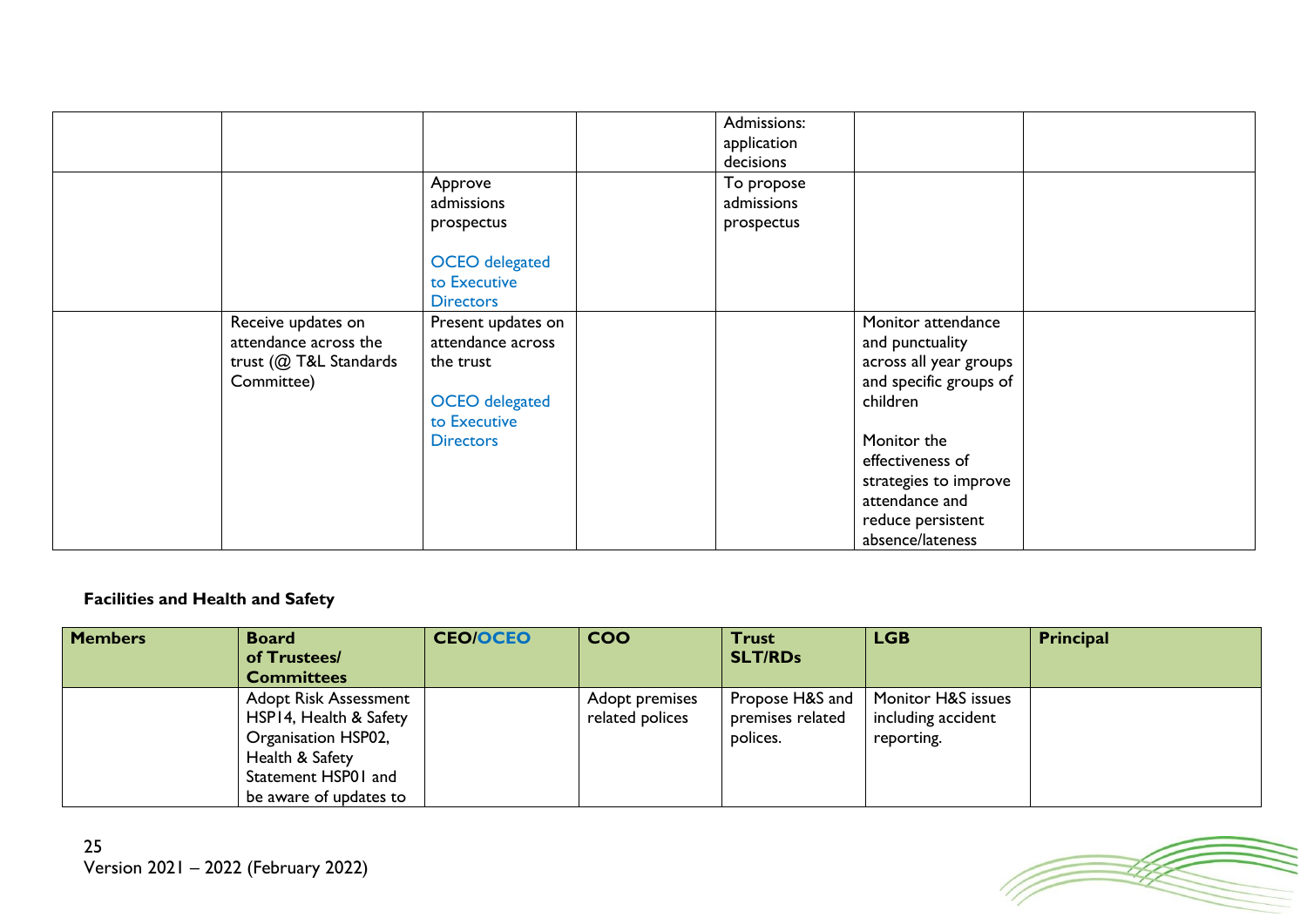| premises related<br>policies.                |                                    |                                |                           |                      |  |
|----------------------------------------------|------------------------------------|--------------------------------|---------------------------|----------------------|--|
| HSP04 First Aid                              |                                    | Present school                 |                           | Monitor standards of |  |
|                                              | Adopt school<br>premises & capital |                                | Propose school            |                      |  |
|                                              |                                    | premises & capital             | premises & capital        | maintenance          |  |
|                                              | strategy                           | strategy                       | strategy                  |                      |  |
| Adopt appropriate<br>insurance cover for all |                                    | Propose                        |                           |                      |  |
| academies in TWHF                            |                                    | appropriate<br>insurance cover |                           |                      |  |
|                                              |                                    | for all academies              |                           |                      |  |
|                                              |                                    | in TWHF.                       |                           |                      |  |
|                                              | To adopt: Health &                 |                                | To propose:               |                      |  |
|                                              | Safety Policy Index                |                                | Health & Safety           |                      |  |
|                                              | <b>Accident Reporting</b>          |                                | Policy Index              |                      |  |
|                                              | HSP05                              |                                | Accident                  |                      |  |
|                                              | Asbestos                           |                                | <b>Reporting HSP05</b>    |                      |  |
|                                              | Management                         |                                | Asbestos                  |                      |  |
|                                              | <b>HSP06</b>                       |                                | Management                |                      |  |
|                                              | <b>CCTV HSP25</b>                  |                                | HSP06                     |                      |  |
|                                              | <b>Contractors HSP22</b>           |                                | <b>CCTV HSP25</b>         |                      |  |
|                                              | <b>COSHH HSP08</b>                 |                                | Contractors               |                      |  |
|                                              | Display Screen                     |                                | <b>HSP22</b>              |                      |  |
|                                              | <b>Equipment HSP15</b>             |                                | <b>COSHH HSP08</b>        |                      |  |
|                                              | <b>Educational Visits</b>          |                                | Display Screen            |                      |  |
|                                              | <b>HSP28</b>                       |                                | Equipment HSP15           |                      |  |
|                                              | Electrical safety                  |                                | <b>Educational Visits</b> |                      |  |
|                                              | HSP16                              |                                | <b>HSP28</b>              |                      |  |
|                                              | <b>Estates</b>                     |                                | Electrical safety         |                      |  |
|                                              | Management                         |                                | HSP16                     |                      |  |
|                                              | HSP27                              |                                | <b>Estates</b>            |                      |  |
|                                              | Fire Safety HSP03                  |                                | Management                |                      |  |
|                                              | Gas Safety HSP21                   |                                | <b>HSP27</b>              |                      |  |
|                                              | Legionella                         |                                | Fire Safety HSP03         |                      |  |
|                                              | Management                         |                                | Gas Safety HSP21          |                      |  |
|                                              | HSP07                              |                                |                           |                      |  |

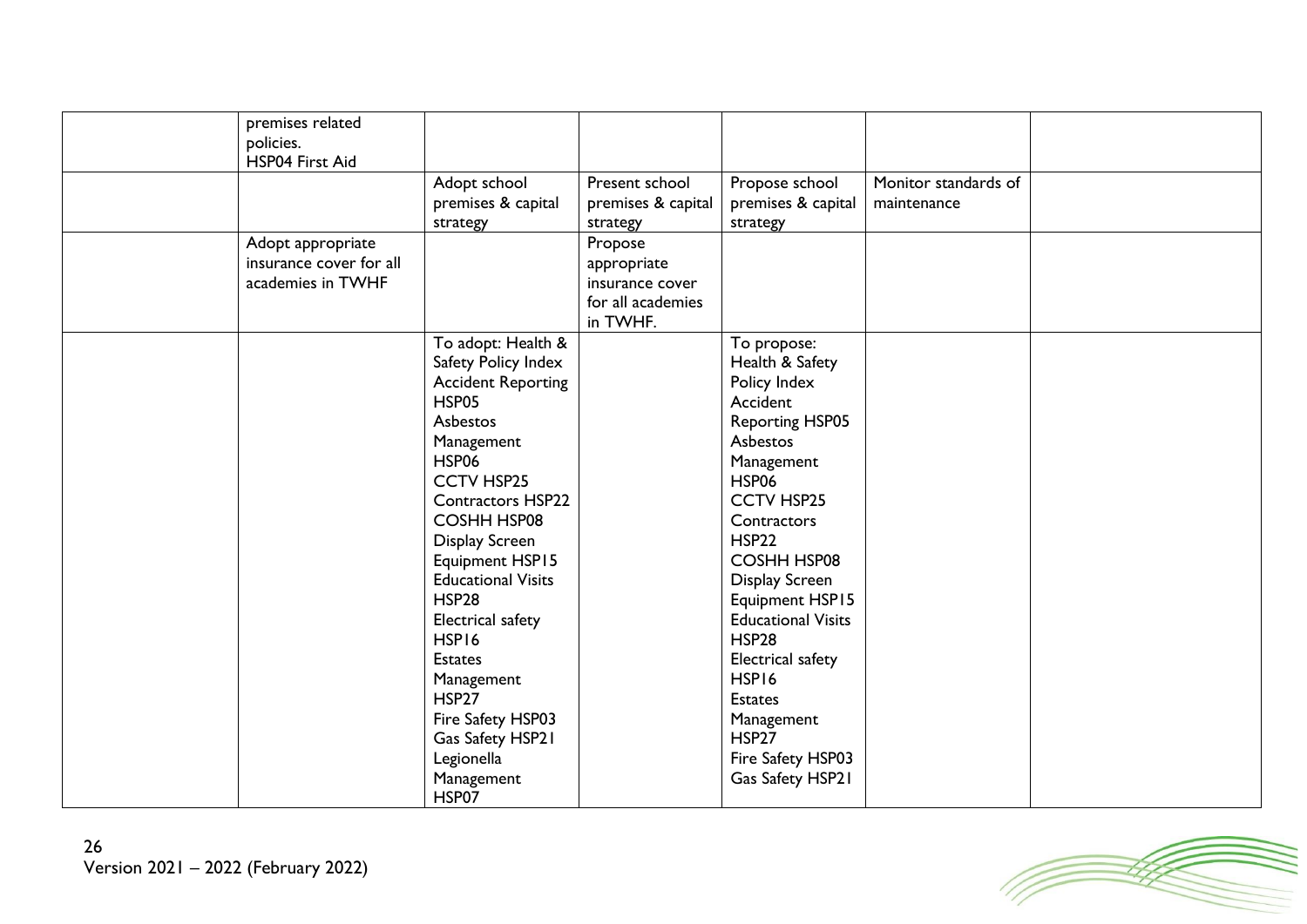| Lone Working               | Legionella               |  |
|----------------------------|--------------------------|--|
| HSP10, Manual              | Management               |  |
| Handling HSP12             | HSP07                    |  |
| New & Expectant            | Lone Working             |  |
| Mothers HSP20              | HSP10, Manual            |  |
| Noise HSP24                | Handling HSP12           |  |
| <b>Personal Protective</b> | New & Expectant          |  |
| Equipment HSP23,           | Mothers HSP20            |  |
| Security HSP26             | Noise HSP24              |  |
| Sharps HSP18               | Personal                 |  |
| <b>Suspect Packaging</b>   | Protective               |  |
| & Bomb Threats             | Equipment                |  |
| HSP19                      | HSP23, Security          |  |
| Vehicle & Driver           | <b>HSP26</b>             |  |
| <b>HSPII</b>               | Sharps HSP18             |  |
| <b>Vibration HSP17</b>     | <b>Suspect Packaging</b> |  |
| Violence &                 | & Bomb Threats           |  |
| <b>Aggression HSP09</b>    | HSP19                    |  |
| Working at Height          | Vehicle & Driver         |  |
| HSP13, ICT Misuse,         | <b>HSPII</b>             |  |
| IT Acceptable Use          | Vibration HSP17          |  |
| Agreement                  | Violence &               |  |
| <b>Community Users</b>     | Aggression               |  |
| IT Acceptable Use          | HSP09                    |  |
| Agreement                  | Working at               |  |
| Foundation & Key           | Height HSP13,            |  |
| Stage 1                    | First Aid HSP04          |  |
| IT Acceptable Use          | <b>ICT Misuse, IT</b>    |  |
| <b>Agreement Key</b>       | Acceptable Use           |  |
| Stage 2                    | Agreement                |  |
| IT Acceptable Use          | Community                |  |
| <b>Agreement Key</b>       | <b>Users</b>             |  |
| <b>Stage 3 &amp; 4</b>     | <b>IT Acceptable</b>     |  |
|                            | Use Agreement            |  |

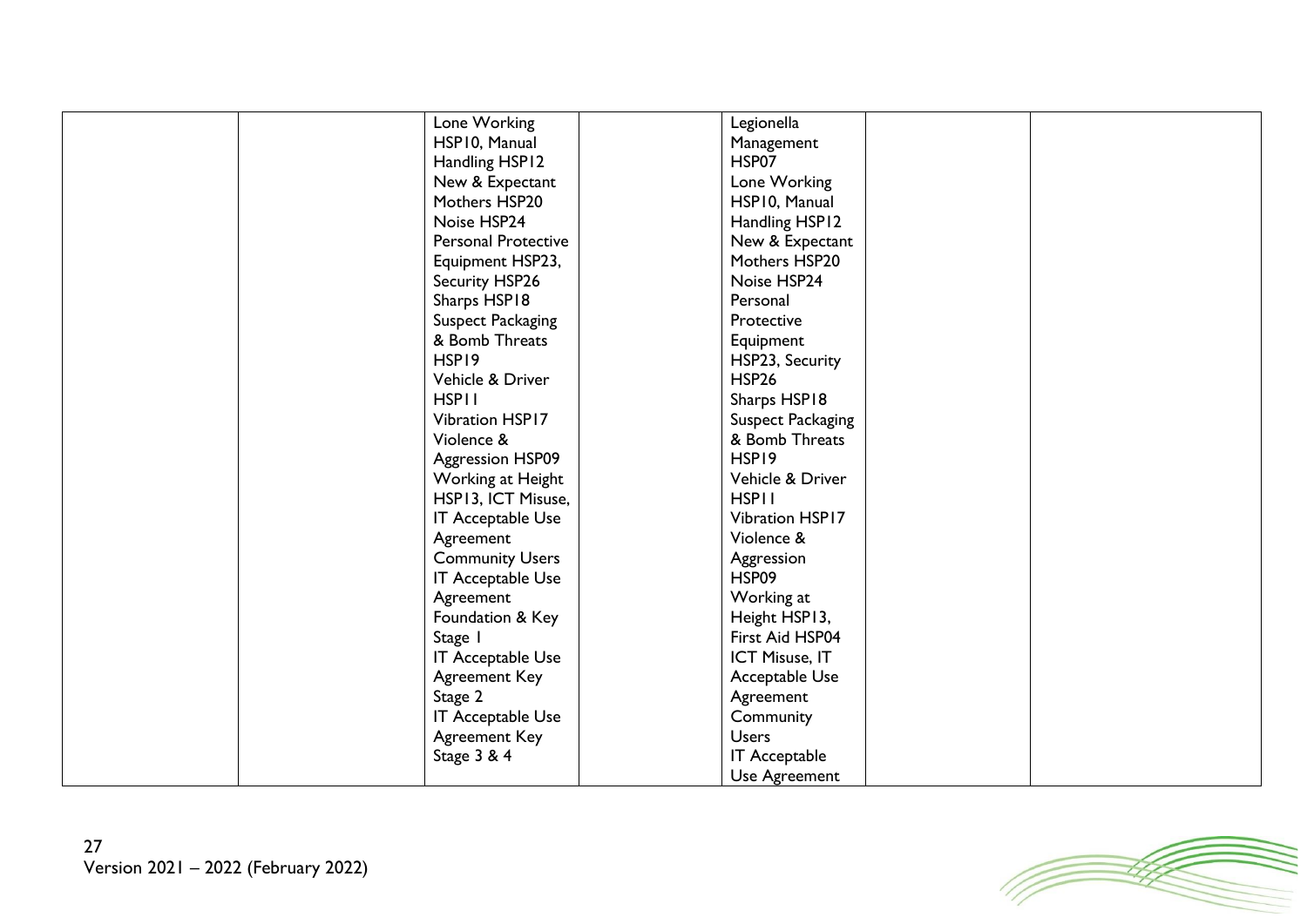| IT Acceptable Use         | Foundation & Key            |  |
|---------------------------|-----------------------------|--|
| Agreement Staff &         | Stage I                     |  |
| <b>Volunteers</b>         | <b>IT Acceptable</b>        |  |
| IT Bring Your Own         | Use Agreement               |  |
| Device Staff              | Key Stage 2                 |  |
| IT Bring Your Own         | <b>IT Acceptable</b>        |  |
| <b>Device Students</b>    | Use Agreement               |  |
| <b>IT Passwords</b>       | Key Stage 3 & 4             |  |
| <b>IT Social Media</b>    | <b>IT Acceptable</b>        |  |
| <b>Students</b>           | Use Agreement               |  |
| <b>IT Social Media</b>    | Staff & Volunteers          |  |
| Staff                     | <b>IT Bring Your</b>        |  |
| IT Video & Digital        | Own Device Staff            |  |
| Images                    | <b>IT Bring Your</b>        |  |
| ESafety & Online          | Own Device                  |  |
| Safeguarding              | <b>Students</b>             |  |
| <b>Technical Security</b> | <b>IT Passwords</b>         |  |
| <b>Website Privacy</b>    | <b>IT Social Media</b>      |  |
| Policy & Cookie           | <b>Students</b>             |  |
| consent                   | <b>IT Social Media</b>      |  |
| <b>TWHF Cloud</b>         | Staff                       |  |
| <b>Based Solutions</b>    | IT Video & Digital          |  |
|                           | Images                      |  |
| <b>OCEO</b> collective    | <b>ESafety &amp; Online</b> |  |
|                           | Safeguarding                |  |
|                           | <b>Technical Security</b>   |  |
|                           | <b>Website Privacy</b>      |  |
|                           | Policy & Cookie             |  |
|                           | consent                     |  |
|                           | <b>TWHF Cloud</b>           |  |
|                           | <b>Based Solutions</b>      |  |

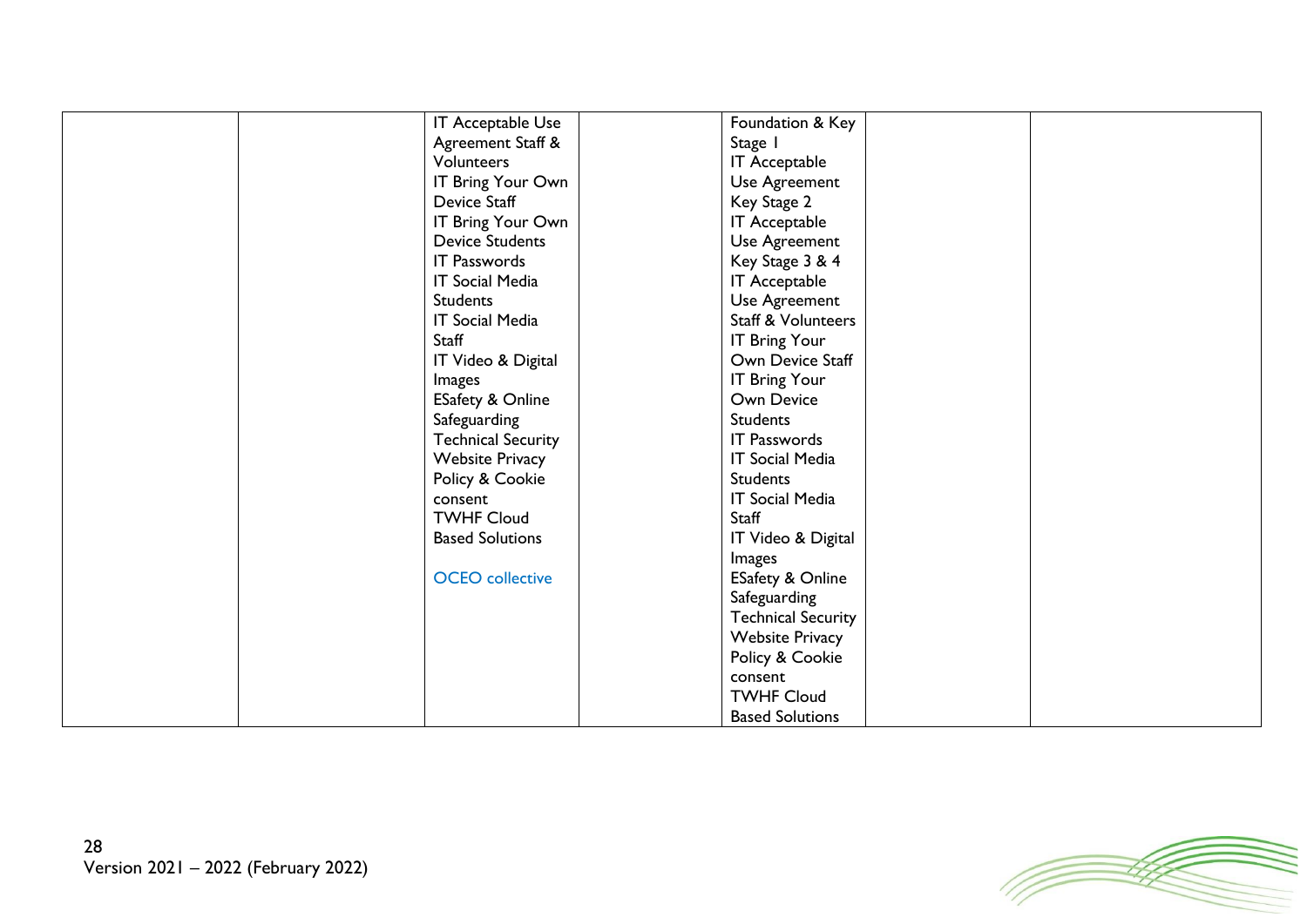## **Curriculum**

| <b>Members</b> | <b>Board</b><br>of Trustees/<br><b>Committees</b> | <b>CEO/OCEO</b> | <b>COO</b> | <b>Trust</b><br><b>SLT/RDs</b> | <b>LGB</b>               | <b>Principal</b>          |
|----------------|---------------------------------------------------|-----------------|------------|--------------------------------|--------------------------|---------------------------|
|                |                                                   |                 |            |                                | Monitor the intent,      |                           |
|                |                                                   |                 |            |                                | implementation and       |                           |
|                |                                                   |                 |            |                                | impact of the            |                           |
|                |                                                   |                 |            |                                | curriculum including     |                           |
|                |                                                   |                 |            |                                | the promotion of         |                           |
|                |                                                   |                 |            |                                | <b>British Values</b>    |                           |
|                |                                                   |                 |            |                                | Monitor the offer to all |                           |
|                |                                                   |                 |            |                                | pupils of enrichment     |                           |
|                |                                                   |                 |            |                                | activities               |                           |
|                |                                                   |                 |            |                                | Monitor the impact of    |                           |
|                |                                                   |                 |            |                                | alternative provision or |                           |
|                |                                                   |                 |            |                                | bespoke packages for     |                           |
|                |                                                   |                 |            |                                | students no longer       |                           |
|                |                                                   |                 |            |                                | educated full time at    |                           |
|                |                                                   |                 |            |                                | school                   |                           |
|                |                                                   |                 |            |                                | Monitor the quality of   |                           |
|                |                                                   |                 |            |                                | work placement           |                           |
|                |                                                   |                 |            |                                | experience for           |                           |
|                |                                                   |                 |            |                                | students, future         |                           |
|                |                                                   |                 |            |                                | educational needs and    |                           |
|                |                                                   |                 |            |                                | careers advice           |                           |
|                |                                                   |                 |            |                                |                          |                           |
|                |                                                   |                 |            |                                | Receive information on   |                           |
|                |                                                   |                 |            |                                | the destination of KS4   |                           |
|                |                                                   |                 |            |                                | and KS5 students         |                           |
|                | Monitor the SIAMs                                 |                 |            |                                | Monitor the SIAMs        | Ensure the Academy (faith |
|                | readiness of Faith                                |                 |            |                                | readiness of the         | schools only) is SIAMs    |
|                | Academies                                         |                 |            |                                | Academy                  | ready                     |

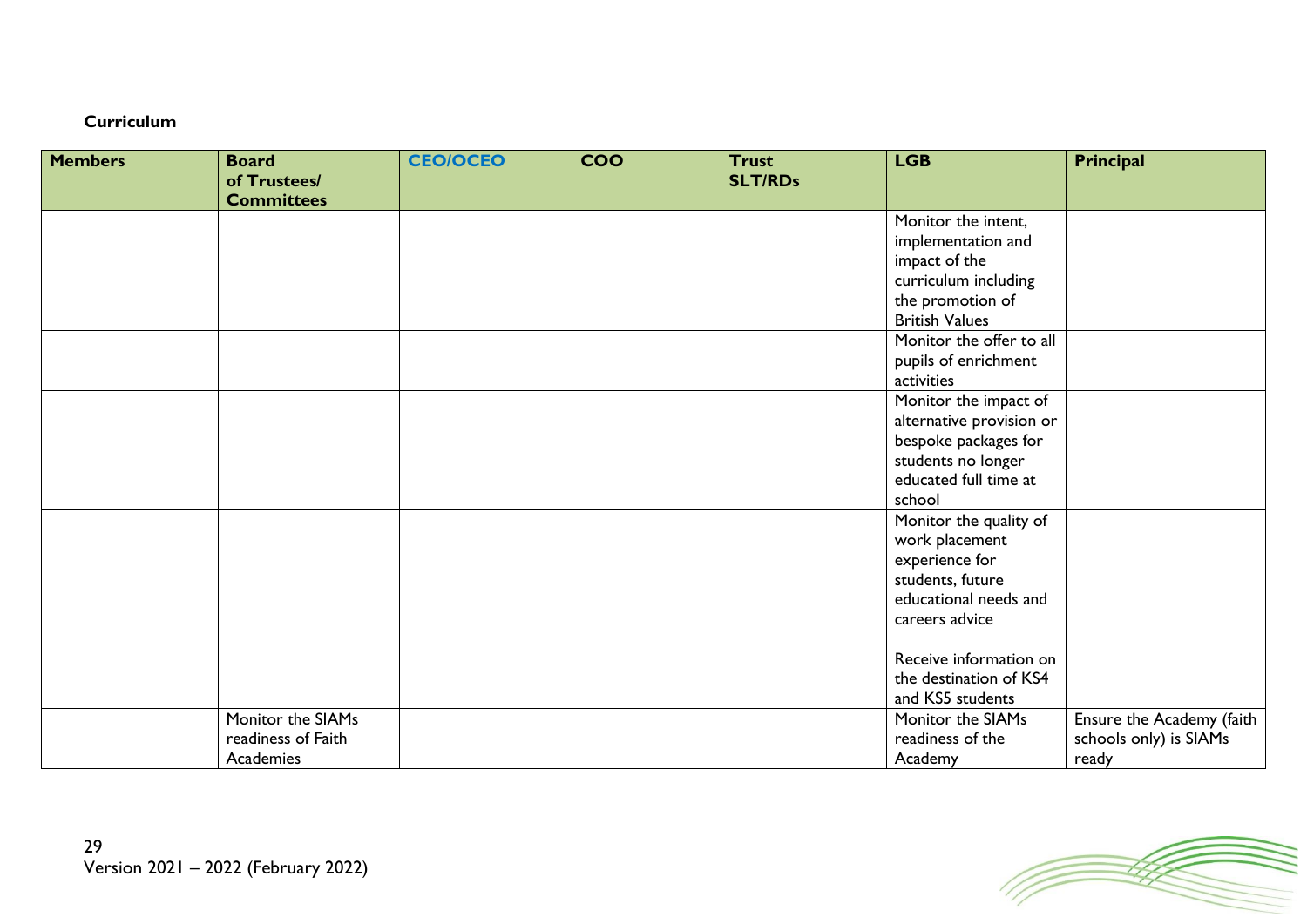|                                                                                                                                                |                                                                                                                                                                                                     |                                                                                                                                                                                                                               | To propose and adopt the<br>following polices: Sex<br>Education, EYFS policies,<br>Accessibility Plan |
|------------------------------------------------------------------------------------------------------------------------------------------------|-----------------------------------------------------------------------------------------------------------------------------------------------------------------------------------------------------|-------------------------------------------------------------------------------------------------------------------------------------------------------------------------------------------------------------------------------|-------------------------------------------------------------------------------------------------------|
|                                                                                                                                                | To propose and adopt<br><b>Primary Assessment</b><br>Teaching and<br>Learning, TWHF<br>School Dog, ESafety &<br>Online Safeguarding<br>policies.<br>OCEO delegated to<br><b>Executive Directors</b> |                                                                                                                                                                                                                               |                                                                                                       |
| To adopt SEND and<br>Supporting students<br>with medical<br>conditions, Children<br>with Health Needs<br>who Cannot Attend<br>School policies. |                                                                                                                                                                                                     | To propose SEND,<br>supporting students<br>with medical<br>conditions policies,<br>Children with Health<br>Needs who Cannot<br><b>Attend School</b><br>To propose/ adopt<br>Healthy Food Policy<br>(Nutritional<br>Standards) |                                                                                                       |
|                                                                                                                                                |                                                                                                                                                                                                     | <b>Transgender Policy</b>                                                                                                                                                                                                     |                                                                                                       |

# **Community**

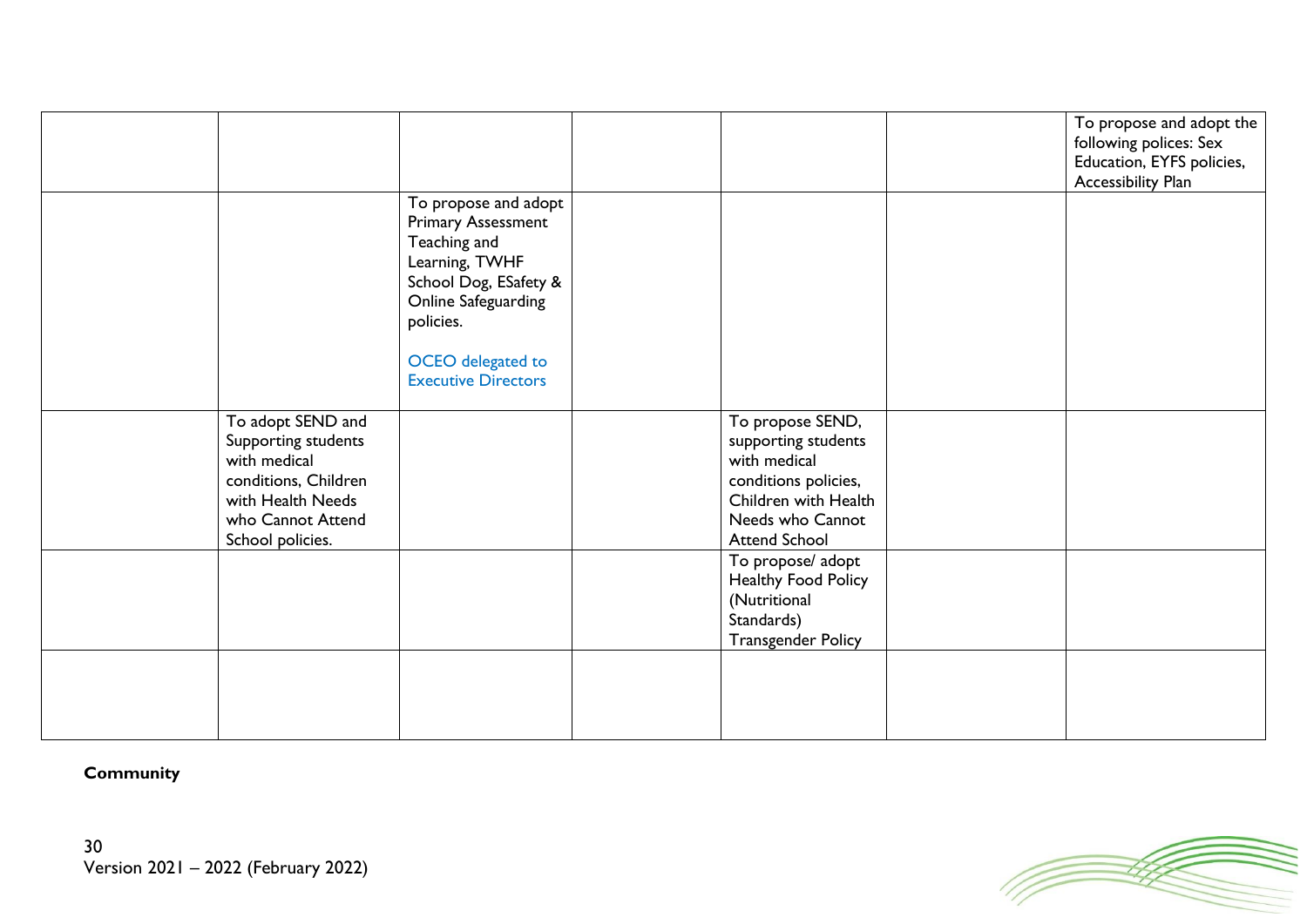| <b>Members</b> | <b>Board</b><br>of Trustees/<br><b>Committees</b> | <b>CEO/OCEO</b> | <b>COO</b> | <b>Trust</b><br><b>SLT/RDs</b>                                                                                       | <b>LGB</b>                                                                                                                     | Principal                                     |
|----------------|---------------------------------------------------|-----------------|------------|----------------------------------------------------------------------------------------------------------------------|--------------------------------------------------------------------------------------------------------------------------------|-----------------------------------------------|
|                |                                                   |                 |            |                                                                                                                      | Monitor relationships<br>with parents and their<br>satisfaction with the<br>school including<br>wellbeing of their<br>children |                                               |
|                |                                                   |                 |            | Ensure annual staff<br>and parent surveys<br>are completed by<br><b>LGBs</b>                                         | Propose annual staff<br>and parent surveys and<br>review results                                                               | Conduct annual staff and<br>parent surveys    |
|                |                                                   |                 |            |                                                                                                                      | Monitor community<br>relationships                                                                                             |                                               |
|                |                                                   |                 |            |                                                                                                                      | Monitor relationships,<br>pupil recruitment and<br>marketing to feeder<br>schools                                              |                                               |
|                |                                                   |                 |            | Ensure the<br>publication of Local<br>Governor<br>information Inc.<br>attendance, terms<br>and pecuniary<br>interest | Ensure the publication<br>of Local Governor<br>information Inc.<br>attendance, terms and<br>pecuniary interest                 |                                               |
|                |                                                   |                 |            |                                                                                                                      | Receive and act on<br>complaints from<br>parents after review by                                                               | Receive and act on<br>complaints from parents |

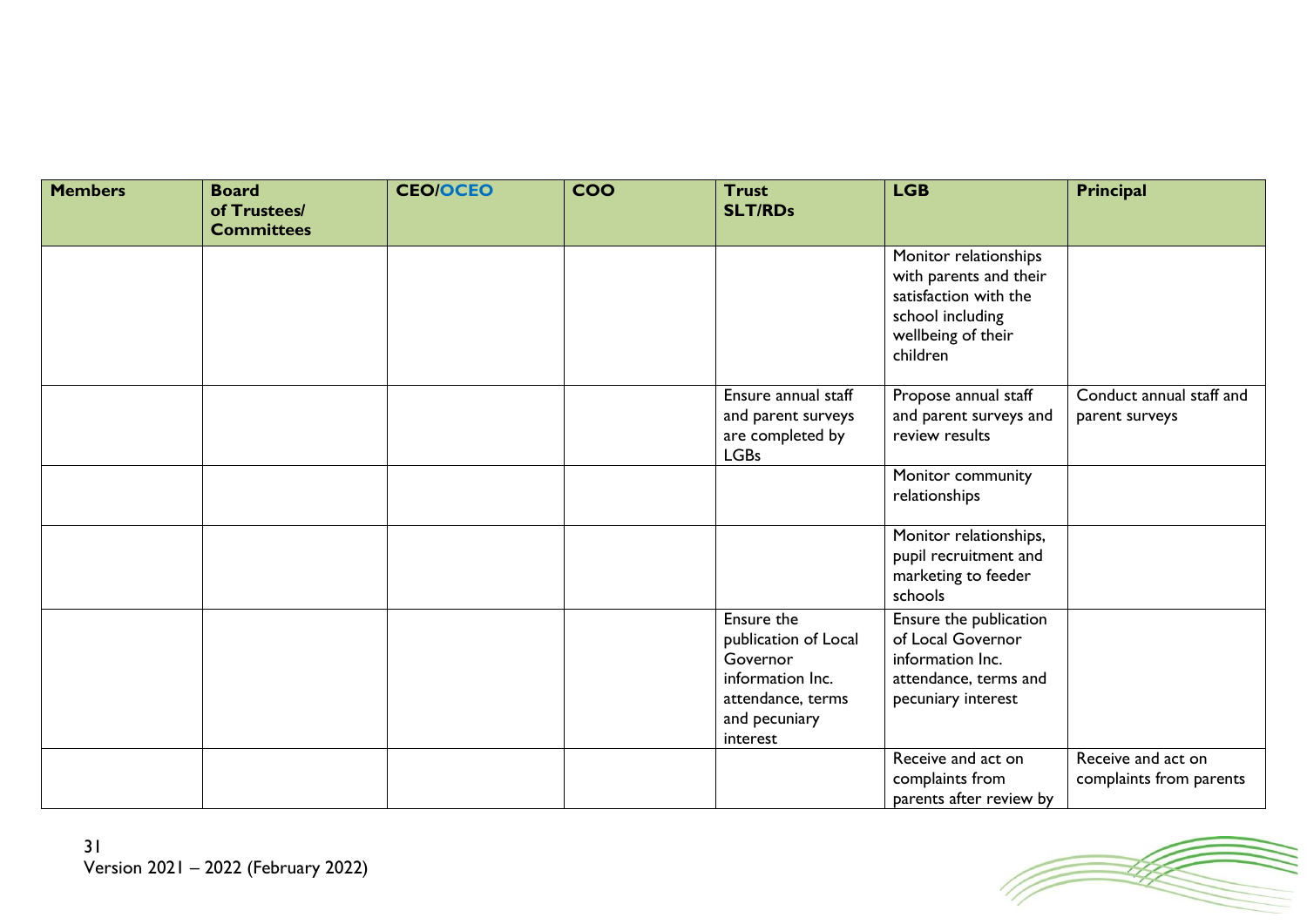|                                |                           | principal or if about the |  |
|--------------------------------|---------------------------|---------------------------|--|
|                                |                           | Principal                 |  |
| To propose                     | To propose                |                           |  |
| Communications                 | Communications            |                           |  |
| Policy & Standard              | Policy & Standard         |                           |  |
| <b>Operating Procedures</b>    | Operating                 |                           |  |
| The White Horse                | Procedures                |                           |  |
| <b>Federation Website</b>      | The White Horse           |                           |  |
| Cookie Policy                  | <b>Federation Website</b> |                           |  |
| Marketing Content              | Cookie Policy             |                           |  |
| Safeguarding Policy &          | <b>Marketing Content</b>  |                           |  |
| <b>Standard Operating</b>      | Safeguarding Policy &     |                           |  |
| Procedures                     | <b>Standard Operating</b> |                           |  |
| Onboarding Policy &            | <b>Procedures</b>         |                           |  |
| <b>Standard Operating</b>      | Onboarding Policy &       |                           |  |
| Procedures                     | <b>Standard Operating</b> |                           |  |
| <b>Marketing Asset</b>         | Procedures                |                           |  |
| Photography Notes              | <b>Marketing Asset</b>    |                           |  |
| and Amendments                 | Photography Notes         |                           |  |
| Sheet                          | and Amendments            |                           |  |
| <b>Public Relations Policy</b> | Sheet                     |                           |  |
| & Standard Operating           | <b>Public Relations</b>   |                           |  |
| Procedures                     | Policy & Standard         |                           |  |
| The White Horse                | Operating                 |                           |  |
| <b>Federation Website</b>      | Procedures                |                           |  |
| <b>Privacy Policy</b>          | The White Horse           |                           |  |
| Yammer Quick Start &           | <b>Federation Website</b> |                           |  |
| <b>Usage Policy</b>            | Privacy Policy            |                           |  |
| <b>TWHF Marketing</b>          | Yammer Quick Start        |                           |  |
| Request Process &              | & Usage Policy            |                           |  |
| <b>Timescales</b>              | <b>TWHF Marketing</b>     |                           |  |
|                                | Request Process &         |                           |  |
| <b>OCEO</b> collective         | Timescales                |                           |  |



32

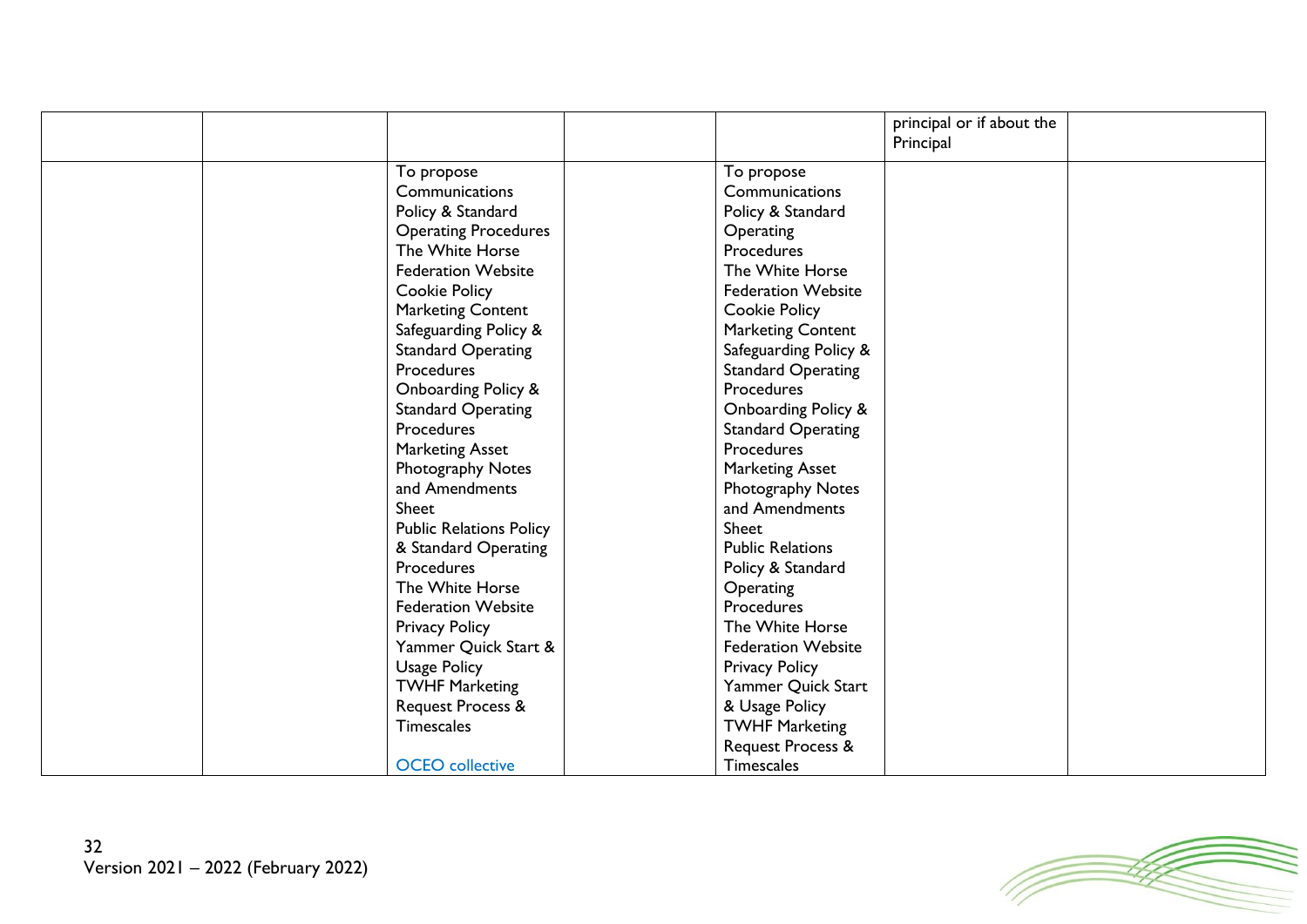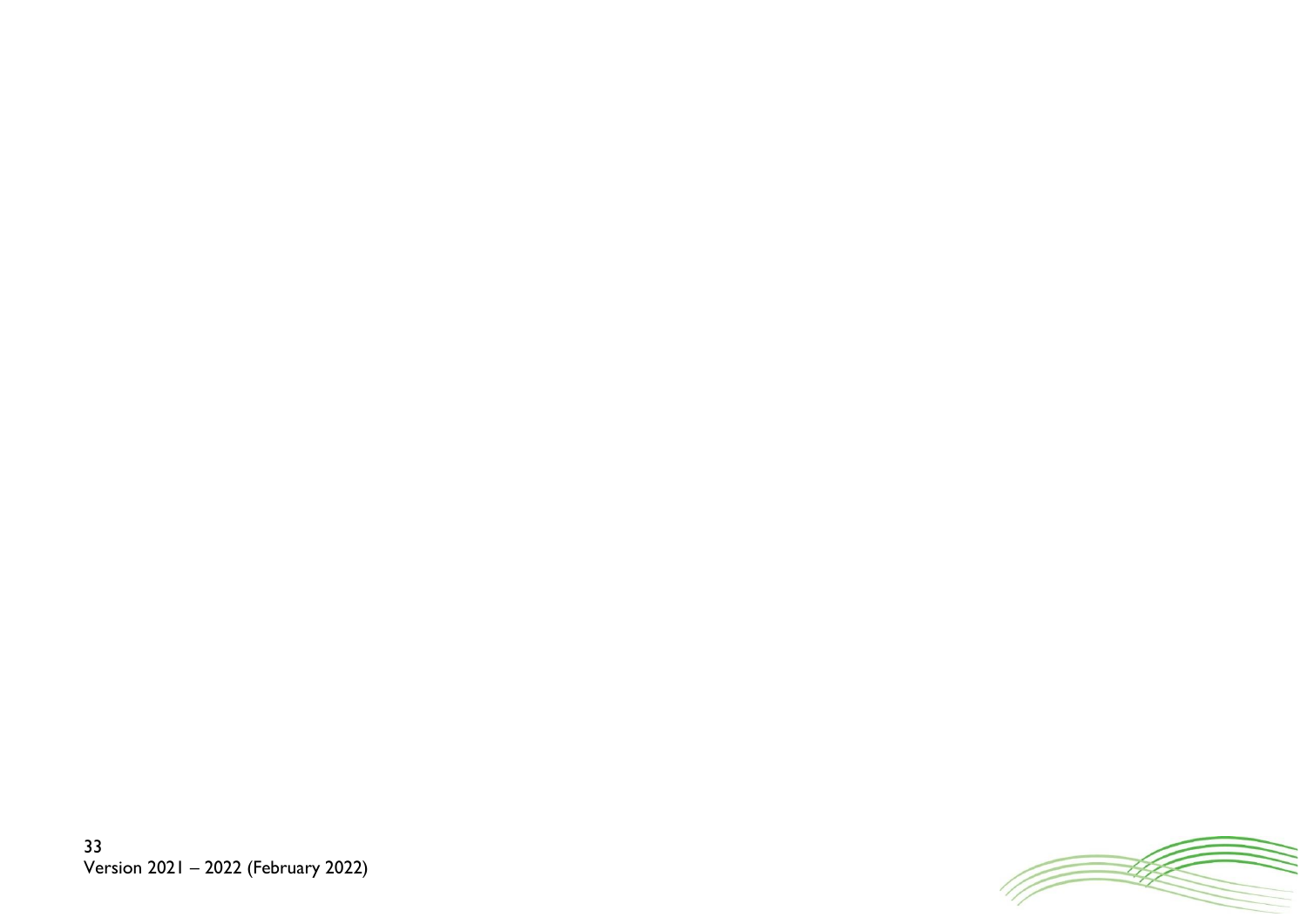#### **Appendix B Finance Limits of Authorisation**

| <b>Activity/process</b>                                | <b>Value/limits</b>                 | <b>Who/delegated</b><br>authority<br><b>Entity level</b>   | + finance/exec<br><b>Directors level</b>                     | <b>Other comments/method</b>                                                          |
|--------------------------------------------------------|-------------------------------------|------------------------------------------------------------|--------------------------------------------------------------|---------------------------------------------------------------------------------------|
| Ordering goods and Services<br>(Excluding Utilities)   | $<$ £1,000<br>$<$ £5,000            | <b>Budget Holder</b><br>Principal or Functional            | + Finance Manager<br>$\overline{+}$ Financial Controller (or | Selection from preferred<br>supplier list constructed by                              |
| - in Budget                                            |                                     | Dept Head                                                  | delegated to Central FM)                                     | <b>Purchasing Department</b>                                                          |
|                                                        | $<$ £50,000                         | As above                                                   | + Finance Director/COO                                       | 3 Quotes or detailed<br>explanation why not                                           |
|                                                        | $<$ £150,000                        | As above                                                   | + CEO                                                        | 3 Ouotes or detailed<br>explanation why not                                           |
|                                                        | >E150,000                           | <b>CEO</b>                                                 | + Fin Committee                                              | Case overview for discussion<br>and agreement at A&R                                  |
|                                                        | Authority to<br>accept other than   |                                                            | CEO + COO                                                    | Specific Education related<br>spend, e.g. Ed supplies, AP                             |
|                                                        | lowest 3<br>quotations              |                                                            | FD / COO/ CEO                                                | Non-Educational / Business<br>services,                                               |
| Ordering goods and Services<br>(Excluding Utilities)   | $<$ £10,000                         | Principal or Functional<br>Dept Head                       | + COO                                                        | Action plan for recovery to be<br>assessed                                            |
| - Out of Budget                                        | $<$ £50,000                         | Principal or Functional<br>Dept Head                       | + CEO                                                        |                                                                                       |
|                                                        | >£50,000                            | <b>CEO</b>                                                 | + Fin Committee                                              |                                                                                       |
| <b>Utility Contracts</b>                               | <b>Fixed Contracts</b><br>per Annum | Estates Manager &<br><b>Commercial Director</b>            | + Finance Director, COO, CEO                                 | Coordinated with Utility<br>Advisor reflecting overall<br><b>TWHF Direction</b>       |
| <b>WHF Central Contracts</b><br>for Supplies and Goods | < 50000 per<br>annum                | Commercial Director<br><b>Functional Dept Heads</b>        | + Finance Director, COO                                      | <b>Establish Central TWHF</b><br>contracts and development of                         |
|                                                        | < 150000 per<br>annum               | <b>Commercial Director</b><br><b>Functional Dept Heads</b> | + CEO                                                        | preferred suppliers to drive<br>focused procurement above.<br>Business case required. |

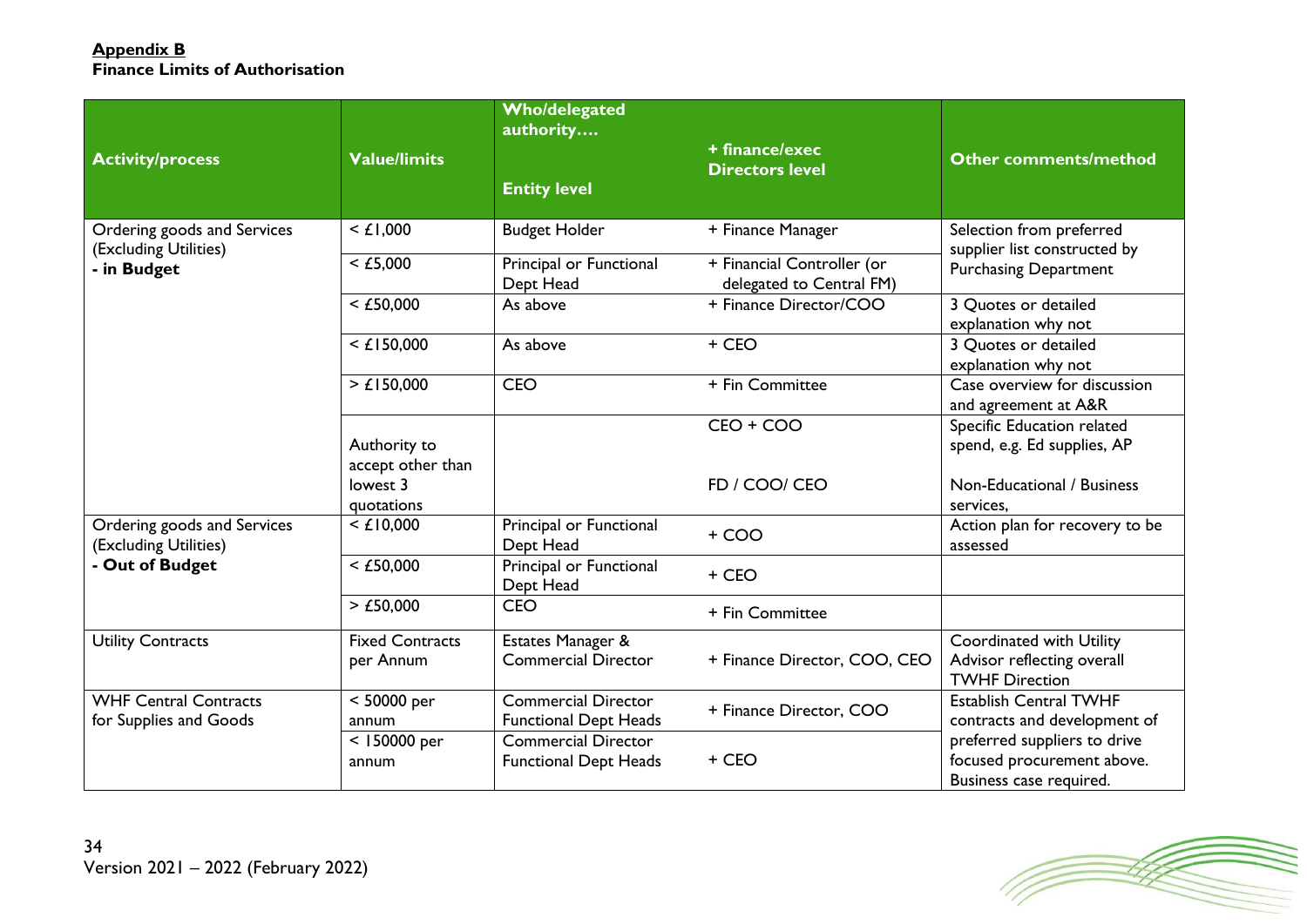| Signatories for Cheques<br>and other Bank transfers | Any Cheque        |                                                          | Two signatures per Bank<br>Mandate                      | Bank Authorisation governed by<br><b>Bank Mandate</b> |  |
|-----------------------------------------------------|-------------------|----------------------------------------------------------|---------------------------------------------------------|-------------------------------------------------------|--|
| - not BAC's                                         | Any Bank Transfer |                                                          | Two Approvals incl one of FD                            | Any transaction requires two                          |  |
|                                                     | $<$ 50,000        |                                                          | and Exec Director level                                 | signatures with one                                   |  |
|                                                     | Any Bank Transfer |                                                          | Two Approvals from FD, COO,                             | from List A being FD or Exec                          |  |
|                                                     | $<$ 150,000       |                                                          | <b>CEO</b>                                              | Principal level.                                      |  |
|                                                     | Any Bank Transfer |                                                          | Prior approval of Fin                                   |                                                       |  |
|                                                     | >150,000          |                                                          | Committee & CEO                                         |                                                       |  |
| <b>BACS Payments</b>                                | $<$ £200,000      |                                                          | Finance - Any Two signatories form List A and B in bank | Controlled via bank Mandates                          |  |
|                                                     |                   | Mandate                                                  |                                                         |                                                       |  |
|                                                     | > £200,000        | Finance - Any Two signatories form List A                |                                                         |                                                       |  |
| <b>EFA Grant Claims and EFA</b>                     | Any               | Two Signatories (or as required by ESFA) from FD, CEO or |                                                         |                                                       |  |
| Returns                                             |                   | nominated Trustee                                        |                                                         |                                                       |  |
| Disposals of Assets, Stock                          | $<$ £1,000        | Principal                                                | + Finance Controller                                    | Bank Authorisation governed by                        |  |
|                                                     |                   | <b>Functional Head</b>                                   |                                                         |                                                       |  |
|                                                     | $<$ £5,000        | Principal                                                | + Finance Director                                      |                                                       |  |
|                                                     |                   | <b>Functional Head</b>                                   |                                                         |                                                       |  |
|                                                     | $<$ £10,000       | <b>Finance Director</b>                                  | $+$ CEO                                                 |                                                       |  |
|                                                     | >E10,000          | <b>CEO</b>                                               | + Audit & Risk                                          |                                                       |  |
| Write off of Bad Debts                              | $<$ £5,000        | Principal                                                | $+ COO$                                                 |                                                       |  |
|                                                     |                   | <b>Functional Head</b>                                   |                                                         | Must be approved at senior                            |  |
|                                                     | $<$ £10,000       | Principal                                                | + CEO                                                   | level after all avenues of                            |  |
|                                                     |                   | <b>Functional Head</b>                                   |                                                         |                                                       |  |
|                                                     | >E10,000          | <b>CEO</b>                                               | + Fin Committee                                         | resolution exhausted.                                 |  |

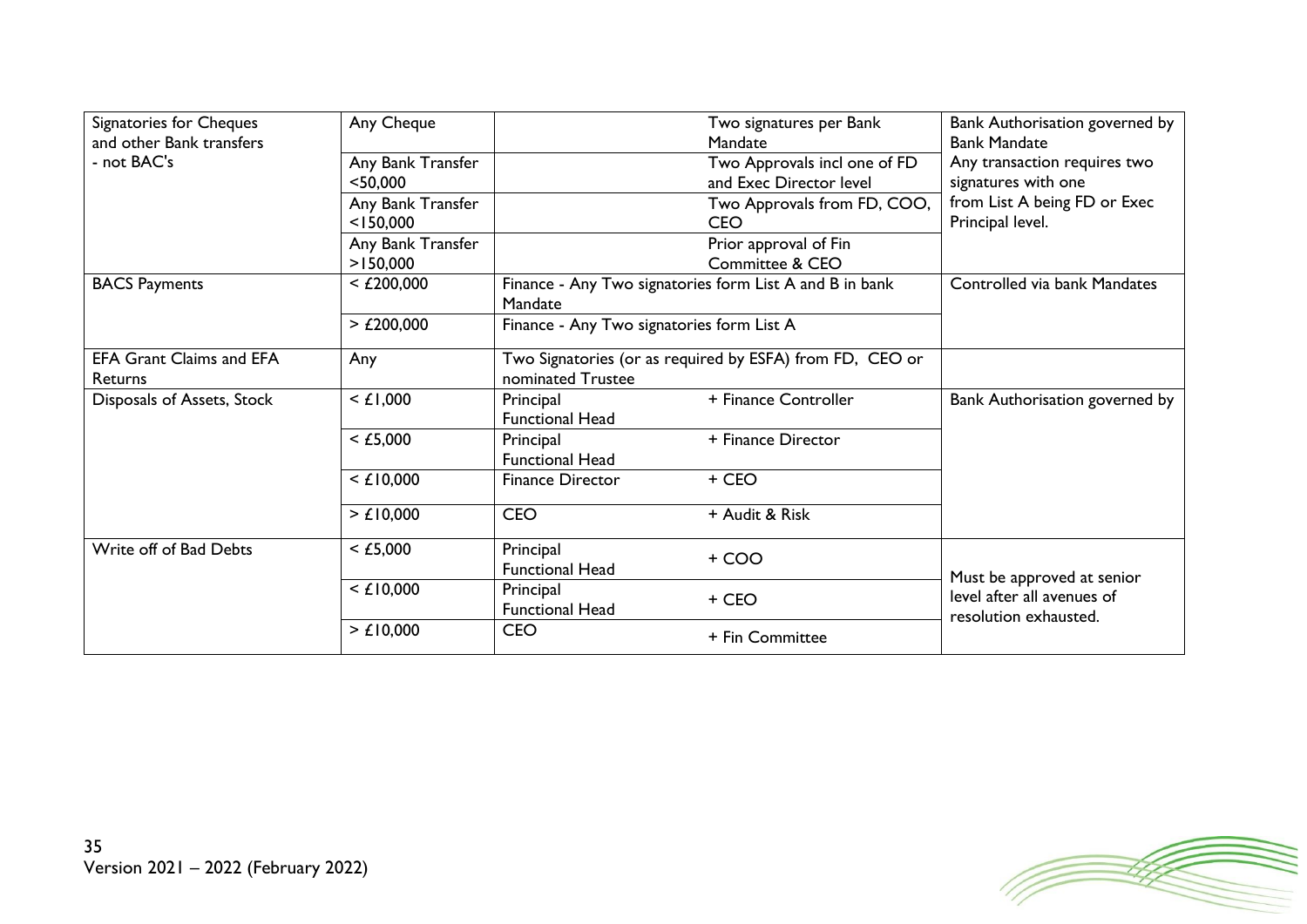| Sales Invoicing incl Lettings                            | $<$ £10,000                          | Finance Controller or Finance Manager at School/Hub level | All invoices must be processed<br>through Accounting system and<br>issued in timely manner. |  |
|----------------------------------------------------------|--------------------------------------|-----------------------------------------------------------|---------------------------------------------------------------------------------------------|--|
|                                                          | $<$ £15,000                          | As above plus Finance Director, Comm Director             |                                                                                             |  |
|                                                          | >E15,000                             | Finance Director and Commercial Director                  |                                                                                             |  |
| Purchase or Sale of Land                                 | Any                                  | <b>ESFA Approval required</b>                             |                                                                                             |  |
| Granting any Leasehold tenancy                           | <b>ESFA Approval required</b><br>Any |                                                           | As per Academies Handbook                                                                   |  |
| Taking up any Leasehold tenancy<br>for more than 3 years | Any                                  | <b>ESFA Approval required</b>                             |                                                                                             |  |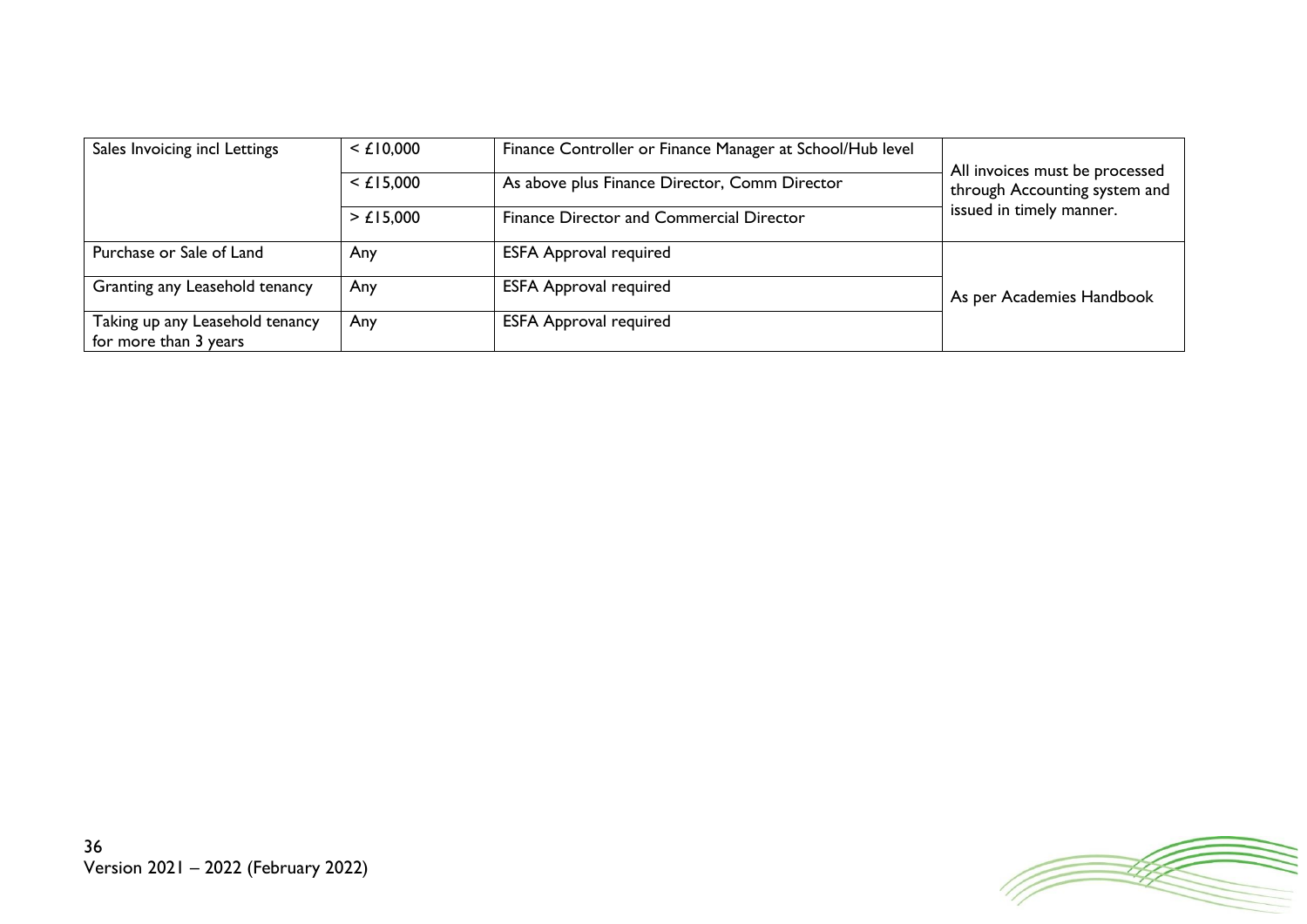# **Appendix C**

# **Legal Documents Delegation**

| <b>Legal Documents</b>                                                                                           | <b>Location</b>                                                     | <b>Status</b>    | Owner                     |
|------------------------------------------------------------------------------------------------------------------|---------------------------------------------------------------------|------------------|---------------------------|
| Board/LGBs - Minutes/Attendance of Meetings                                                                      | TWHF site and on individual school sites                            | Legally Required | Clerk to the<br>board/LGB |
| Board/LGBs - Names/Appointing Body/Type/Date of<br>appointment/Date term ends                                    | TWHF site and on individual school sites                            | Legally Required | Clerk to the<br>board/LGB |
| <b>Central Vetting DBS</b>                                                                                       | Need TWHF statement                                                 | Legally Required | <b>HR</b>                 |
| Chairs of Board/LGBs - Names/Appointing Body/Type/Date<br>of appointment/Date term ends/Email Address/Contact No | TWHF site and on individual school<br>sites/Information for Schools | Legally Required | <b>LGB</b>                |
| Financial & Management Information                                                                               | On TWHF website                                                     | Legally Required | COO                       |
| Members of Board/LGBs - Names/Appointing<br>Body/Type/Date of appointment/Date term ends                         | TWHF site and on individual school<br>sites/Information for Schools | Legally Required | Clerk to the<br>board/LGB |
| Register of Interests - LGB/ Principal                                                                           | TWHF site and on individual school sites                            | Legally Required | <b>LGB</b>                |